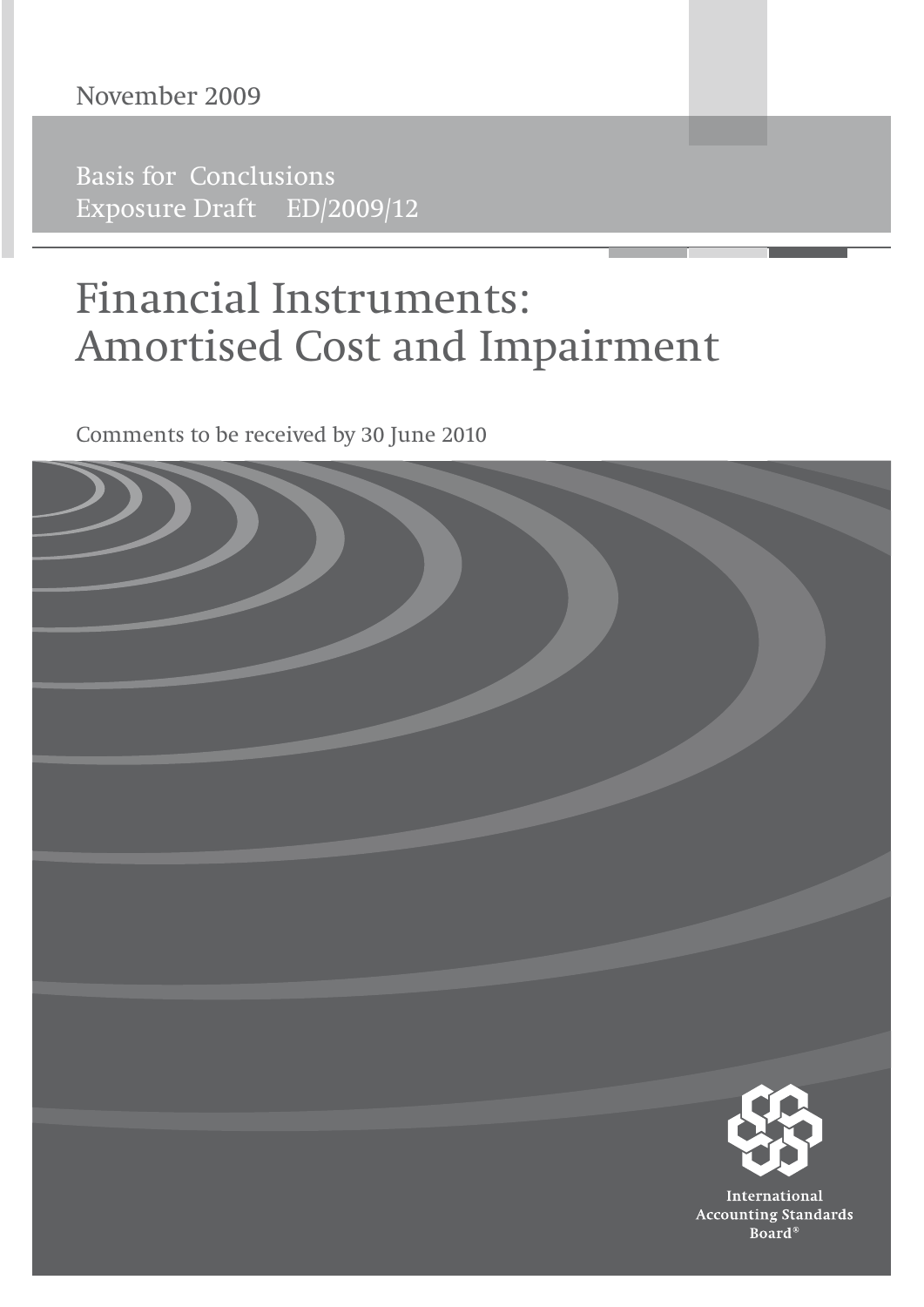# **Basis for Conclusions on Exposure Draft**

## **FINANCIAL INSTRUMENTS: AMORTISED COST AND IMPAIRMENT**

Comments to be received by 30 June 2010

**ED/2009/12**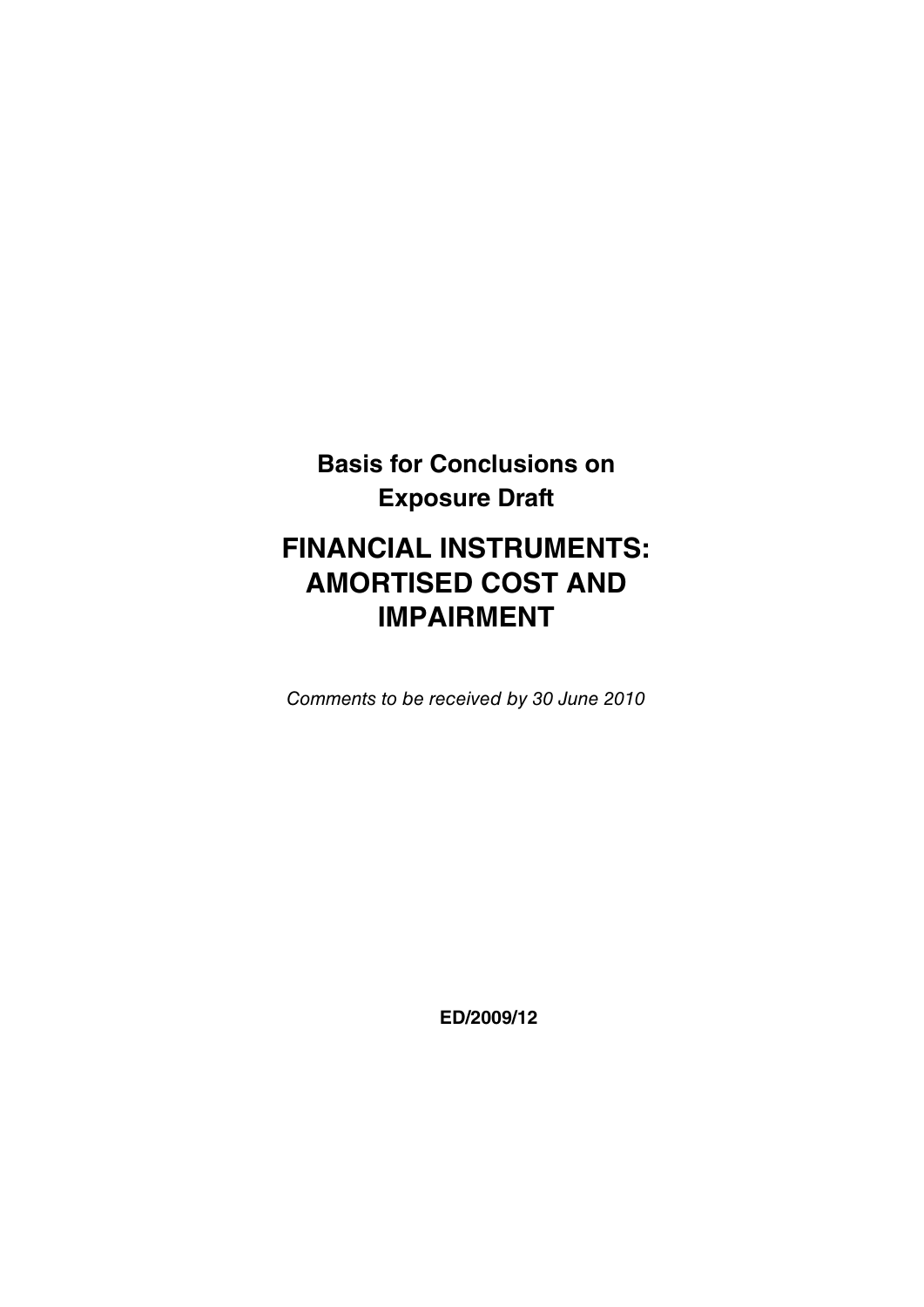This Basis for Conclusions accompanies the proposed International Financial Reporting Standard (IFRS) set out in the exposure draft *Financial Instruments: Amortised Cost and Impairment* (see separate booklet). Comments on the draft IFRS and its accompanying documents should be submitted in writing so as to be received by **30 June 2010.** Respondents are asked to send their comments electronically to the IASB website (www.iasb.org), using the 'Open to Comment' page.

All responses will be put on the public record unless the respondent requests confidentiality. However, such requests will not normally be granted unless supported by good reason, such as commercial confidence.

The International Accounting Standards Board (IASB), the International Accounting Standards Committee Foundation (IASCF), the authors and the publishers do not accept responsibility for loss caused to any person who acts or refrains from acting in reliance on the material in this publication, whether such loss is caused by negligence or otherwise.

Copyright © 2009 IASCF®

ISBN for this part: 978-1-907026-45-4

ISBN for complete publication (set of two parts): 978-1-907026-43-0

All rights reserved. Copies of the draft IFRS and its accompanying documents may be made for the purpose of preparing comments to be submitted to the IASB, provided such copies are for personal or intra-organisational use only and are not sold or disseminated and provided each copy acknowledges the IASCF's copyright and sets out the IASB's address in full. Otherwise, no part of this publication may be translated, reprinted or reproduced or utilised in any form either in whole or in part or by any electronic, mechanical or other means, now known or hereafter invented, including photocopying and recording, or in any information storage and retrieval system, without prior permission in writing from the IASCF.



Accounting Standards<br>Committee Foundation

The IASB logo/the IASCF logo/'Hexagon Device', the IASC Foundation Education logo, 'IASC Foundation', '*e*IFRS', 'IAS', 'IASB', 'IASC', 'IASCF', 'IASs', 'IFRIC', 'IFRS', 'IFRSs', 'International Accounting Standards', 'International Financial Reporting Standards' and 'SIC' are Trade Marks of the IASCF.

**Additional copies of this publication may be obtained from: IASC Foundation Publications Department, 1st Floor, 30 Cannon Street, London EC4M 6XH, United Kingdom Tel: +44 (0)20 7332 2730 Fax: +44 (0)20 7332 2749 Email: publications@iasb.org Web: www.iasb.org**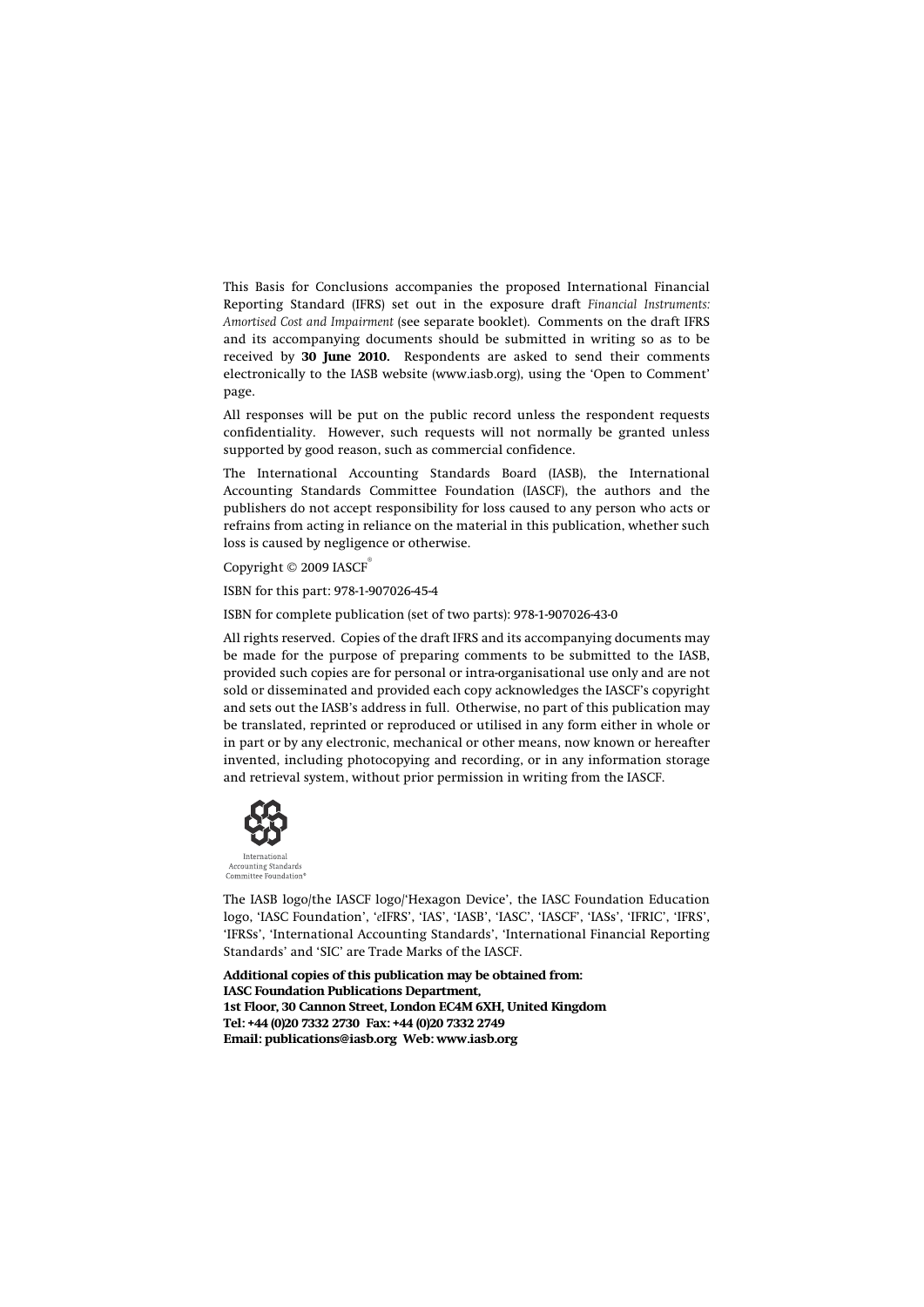#### **CONTENTS**

paragraphs

### **BASIS FOR CONCLUSIONS ON EXPOSURE DRAFT** *FINANCIAL INSTRUMENTS: AMORTISED COST AND IMPAIRMENT*

| <b>INTRODUCTION</b>                                                                                                                                               | $BC1-BCG$                                                                       |
|-------------------------------------------------------------------------------------------------------------------------------------------------------------------|---------------------------------------------------------------------------------|
| <b>PROPOSALS</b>                                                                                                                                                  | <b>BC7-BC79</b>                                                                 |
| <b>Scope</b>                                                                                                                                                      | BC7-BC8                                                                         |
| <b>Impairment model</b>                                                                                                                                           | BC9-BC41                                                                        |
| Criticisms of the incurred loss model<br>Impairment based on fair value<br>Through-the-cycle approaches<br>The proposed approach                                  | <b>BC10-BC14</b><br>BC15-BC21<br><b>BC22-BC24</b><br><b>BC25-BC41</b>           |
| Subsequent measurement at amortised cost                                                                                                                          | <b>BC42-BC48</b>                                                                |
| Objective of amortised cost measurement<br>Measurement principles                                                                                                 | <b>BC45</b><br><b>BC46-BC48</b>                                                 |
| <b>Presentation</b>                                                                                                                                               | <b>BC49-BC51</b>                                                                |
| <b>Disclosure</b>                                                                                                                                                 | <b>BC52-BC64</b>                                                                |
| Allowance account<br>Estimates and changes in estimates<br>Stress testing<br>Credit quality of financial assets<br>Origination and maturity (vintage) information | <b>BC54-BC56</b><br><b>BC57-BC59</b><br><b>BC60</b><br><b>BC61</b><br>BC62-BC64 |
| <b>Effective date and transition</b>                                                                                                                              | <b>BC65-BC77</b>                                                                |
| Effective date<br>Transition                                                                                                                                      | <b>BC65-BC67</b><br>BC68-BC77                                                   |
| <b>Consequential amendments to other IFRSs</b>                                                                                                                    | <b>BC78-BC79</b>                                                                |

#### **ALTERNATIVE VIEW**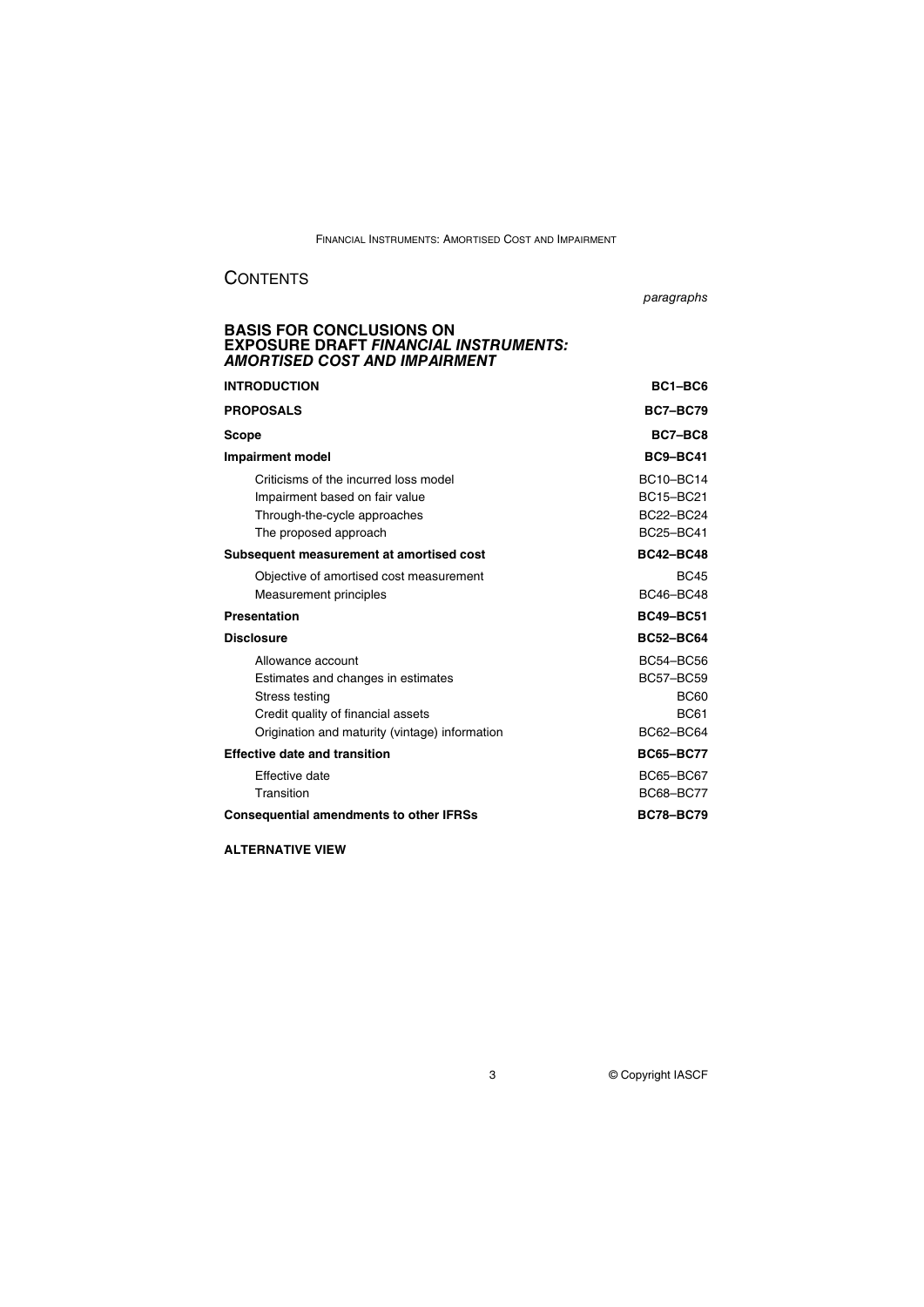#### **Basis for Conclusions on the exposure draft** *Financial Instruments: Amortised Cost and Impairment*

*This Basis for Conclusions accompanies, but is not part of, the draft IFRS*

#### **Introduction**

- BC1 This Basis for Conclusions summarises the International Accounting Standards Board's considerations in developing the proposals in the exposure draft *Financial Instruments: Amortised Cost and Impairment*. Individual Board members gave greater weight to some factors than to others.
- BC2 The Board has long acknowledged the need to improve the accounting requirements for financial instruments. In the light of the global financial crisis and the urgent need to improve the accounting for financial instruments and to make it easier for users of financial statements to understand the financial reporting information, the Board proposes to replace IAS 39 *Financial Instruments: Recognition and Measurement* in several phases. In pursuing such an approach, the Board acknowledged the difficulties that might be created by differences in timing between this project and other projects, in particular phase II of the project on insurance contracts.
- BC3 In July 2009 the Board published the exposure draft *Financial Instruments: Classification and Measurement* as part of the first phase of its project to replace IAS 39. That exposure draft proposed to replace the classification categories in IAS 39 with two primary measurement categories for financial instruments—fair value and amortised cost. Hence, there would be one single impairment model for financial assets measured at amortised cost. In the light of the responses received on those classification and measurement proposals, and the redeliberations by the Board since, the exposure draft *Financial Instruments: Amortised Cost and Impairment* proposes a new impairment model for the amortised cost category. The Board noted that the global financial crisis revealed significant weaknesses of the incurred loss model in IAS 39.
- BC4 The exposure draft proposes requirements for the impairment of financial assets but also for amortised cost measurement as a whole.
- BC5 The Board plans to develop an IFRS from the proposals in the exposure draft. The Board expects that the IFRS will be issued in 2010 and would be available for early application. However, the Board expects that the IFRS will not become mandatory until about three years after it is issued.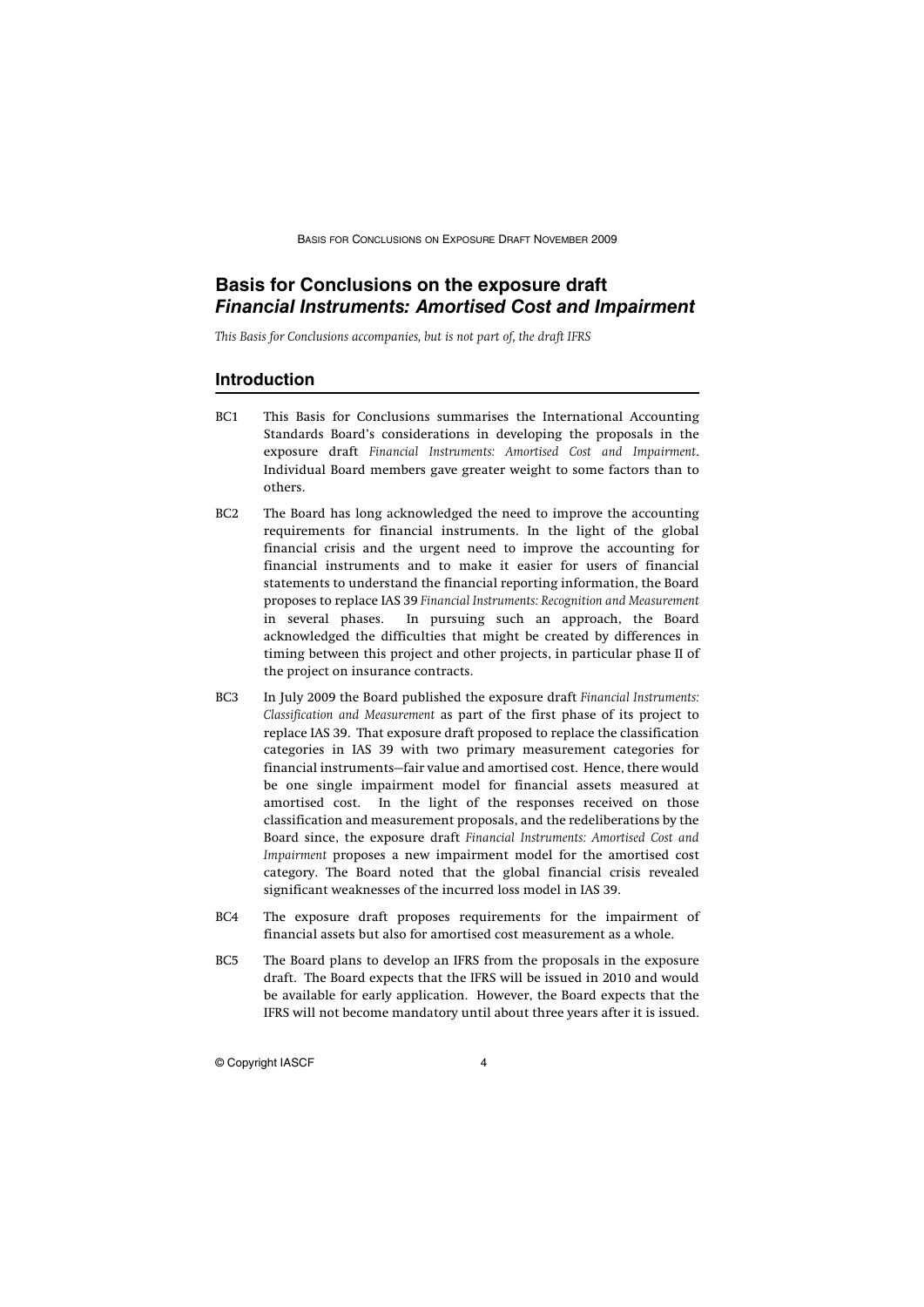BC6 The Board is also committed to the convergence of IFRSs and US GAAP requirements for financial instruments. There are many detailed differences between the impairment models in IFRSs and US GAAP, making it impossible to achieve convergence on the basis of existing requirements. The Board will consider publishing for comment any proposals that the US Financial Accounting Standards Board (FASB) may publish, to the extent that they are different from the proposals contained in the exposure draft.

#### **Proposals**

#### **Scope**

- BC7 The Board has not yet reconsidered the scope of IAS 39. The scope of IAS 39 and its interaction with other standards have resulted in some application and interpretation issues. However, in the context of the first phase of the project to replace IAS 39—classification and measurement the Board decided to address the scope of IAS 39 during a later phase of the project. The Board noted that the scope of IAS 39 had not been raised as a matter of concern during the global financial crisis.
- BC8 Hence, like the classification and measurement proposals, the exposure draft incorporates by reference the scope of IAS 39 but limits it to financial instruments that are measured at amortised cost.

#### **Impairment model**

BC9 The discussion paper *Reducing Complexity in Reporting Financial Instruments* published in March 2008 asked respondents how financial instruments that would not be measured at fair value should be measured, including when impairment losses should be recognised and how the amount of impairment losses should be measured. Respondents had varied views ranging from preferences for an expected loss model to a modified incurred loss model or retaining the existing requirements in IAS 39.

#### **Criticisms of the incurred loss model**

BC10 The incurred loss impairment model in IAS 39 prohibits including any credit loss estimate in determining the effective interest rate. Instead, credit losses are recognised only if there is objective evidence of impairment as a result of a loss event that occurred after initial recognition of the financial asset and the effect of that loss event on the future cash flows can be reliably estimated.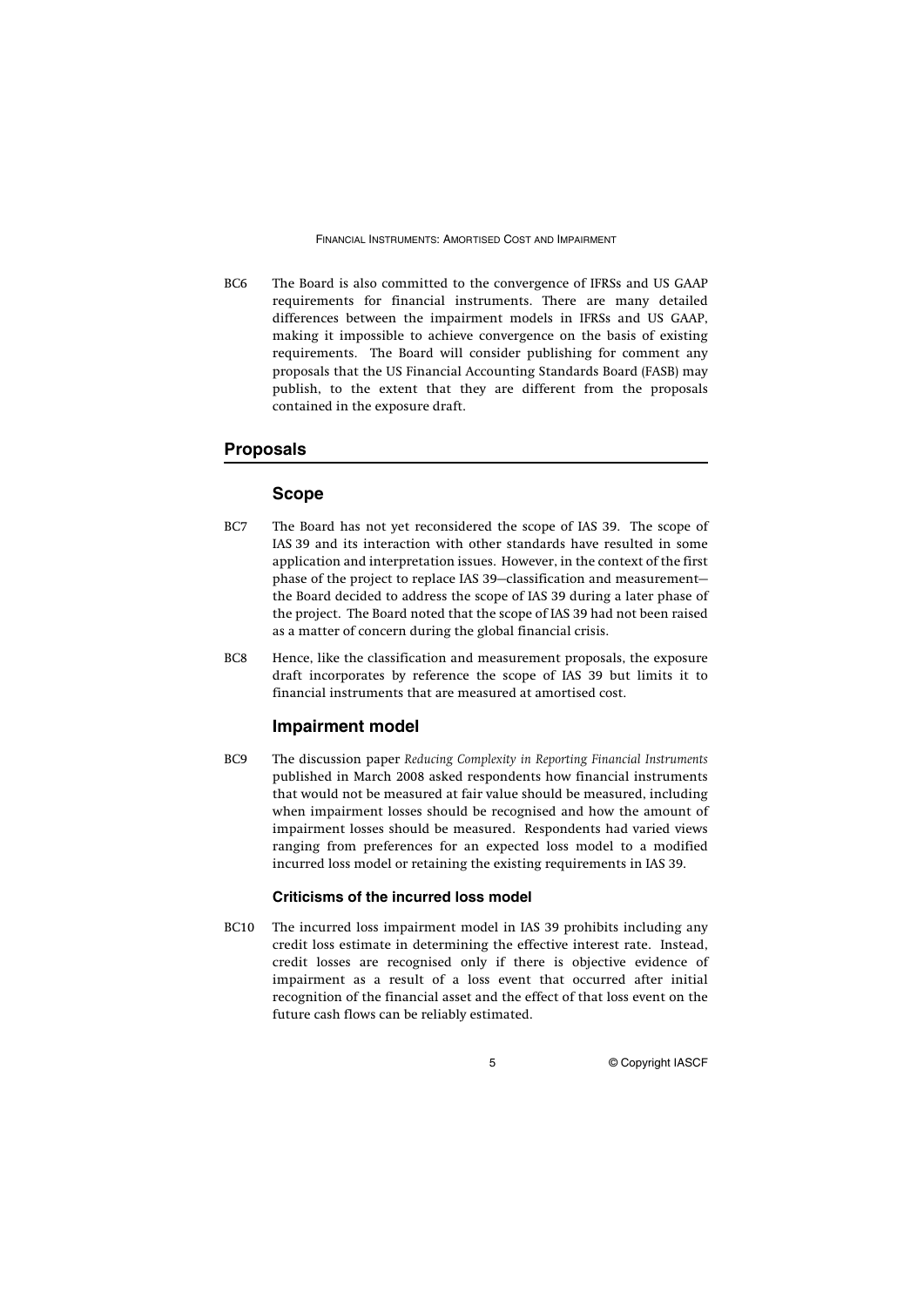- BC11 The incurred loss impairment approach has been criticised for many reasons, including:
	- (a) The approach is internally inconsistent because expected losses are implicit in the initial measurement of the asset, but not taken into account in determining the effective interest rate used for subsequent measurement. This results in a systematic overstatement of interest revenue in the periods before a loss event occurs. In effect, subsequent impairment losses are in part reversals of inappropriate revenue recognition in earlier periods.
	- (b) Incurred losses lag expected losses, which creates an information deficiency. Changes in credit risk are not recognised because of the thresholds required to be crossed before recognising any impairment loss. This creates a systematic bias towards late recognition of credit losses that is inconsistent with the cash flow expectations in relation to the financial asset. Once the recognition threshold is crossed the incurred loss model results in a 'cliff effect' whereby an impairment loss is recognised after initial recognition of the financial asset that in part reflects credit losses that were expected (but not recognised) from the outset.
	- (c) The incurred loss model is inconsistent with how entities make lending decisions—in particular the pricing of financial instruments, which includes a risk premium that is intended to cover credit losses expected to arise from that type of instrument. It is also inconsistent with the risk management of many financial institutions that have an economic perspective of the return on their financial assets and economic capital, which takes into account the effect of credit loss expectations.
	- (d) If a loss has been incurred it is not always clear when the loss event took place. The incurred loss model's recognition threshold for impairment losses (ie objective evidence as a result of a loss event) has resulted in significant diversity in practice and many application problems. This diversity has significantly undermined comparability.
	- (e) In some cases, a loss is recognised in profit or loss even though the original expectations have not changed. This is the case if the initial credit loss expectation crystallises so that the expected loss becomes 'incurred'. This results in misleading financial information because it suggests a deterioration in the quality of financial assets while there has been no such change. Hence, the underlying economic phenomenon is not faithfully represented.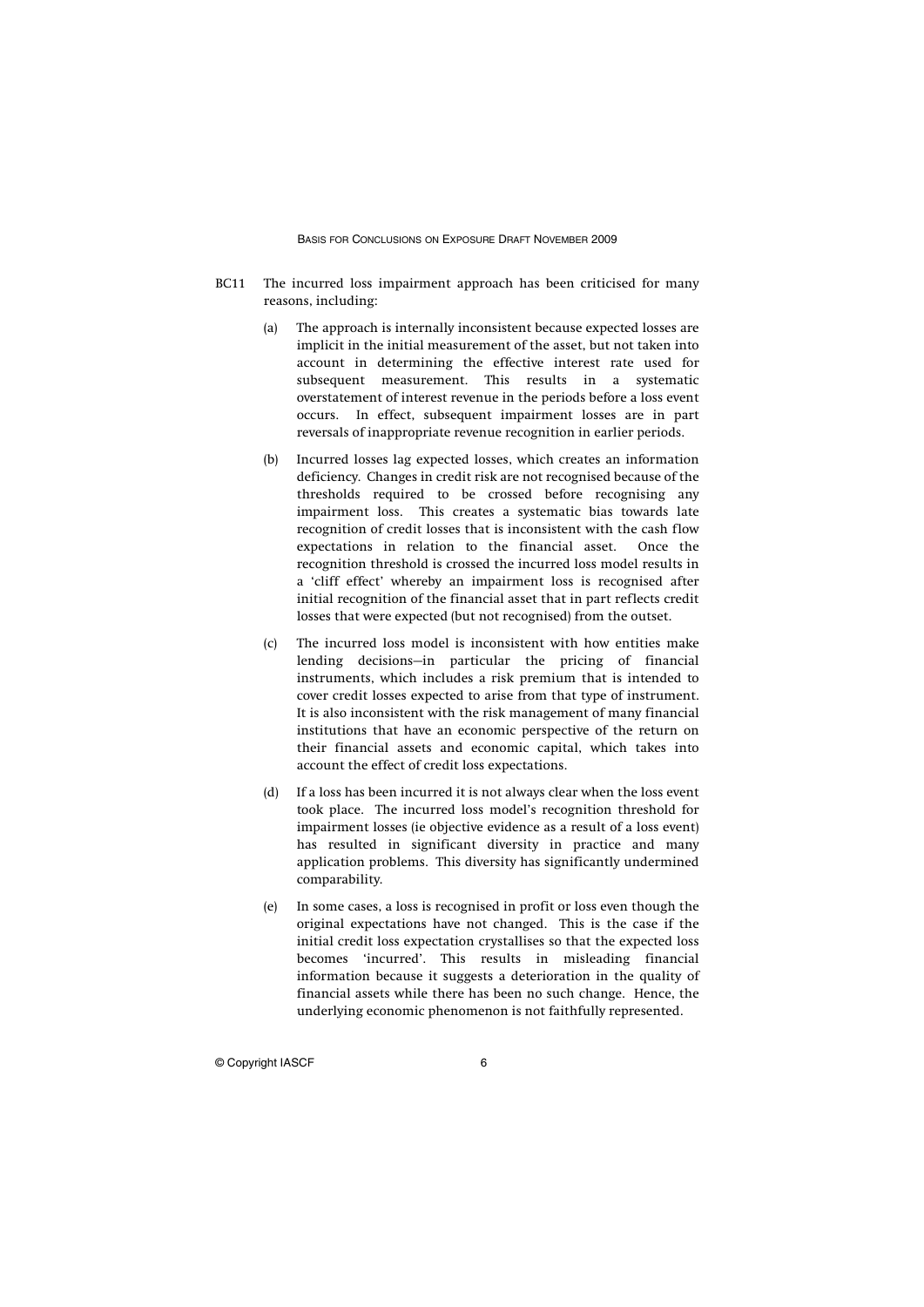- (f) It is not clear when to reverse a previously recognised impairment loss.
- BC12 The global financial crisis brought many of these criticisms to the fore. In October 2008, as part of a joint approach to dealing with the reporting issues arising from the global financial crisis, the Board joined with the FASB in setting up the Financial Crisis Advisory Group (FCAG). The FCAG was asked to consider how improvements in financial reporting could help enhance investor confidence in financial markets. The FCAG published a report in July 2009. In that report the FCAG identified delayed recognition of losses associated with loans (and other financial instruments) as a primary weakness in accounting standards and their application. One of the FCAG's recommendations was to explore alternatives to the incurred loss model that use more forward-looking information.
- BC13 Many respondents to the Request for Information on the feasibility of the expected cash flow approach (posted on the IASB website in June 2009) also highlighted criticisms of the incurred loss model. The outreach activities conducted by the IASB staff highlighted similar criticisms of the incurred loss model.
- BC14 In the light of the criticisms of the incurred loss model the Board discussed two possible alternative impairment approaches for assets measured at amortised cost–an expected loss approach and a fair value-based approach. The Board also considered the relative merits of a statistical or 'dynamic' provisioning approach. The Board's rationale for proposing an expected loss approach and rejecting other approaches is included below.

#### **Impairment based on fair value**

BC15 The Board considered an approach whereby an impairment loss would be measured by reference to the fair value of a financial asset at the impairment date. Proponents of that approach argue that fair value is the most relevant measure for impairment loss because it results in the immediate recognition of economic losses. The Board rejected that approach because it believed that measuring an impairment loss using the fair value of a financial asset is inconsistent with a cost-based approach and would introduce undue complexity.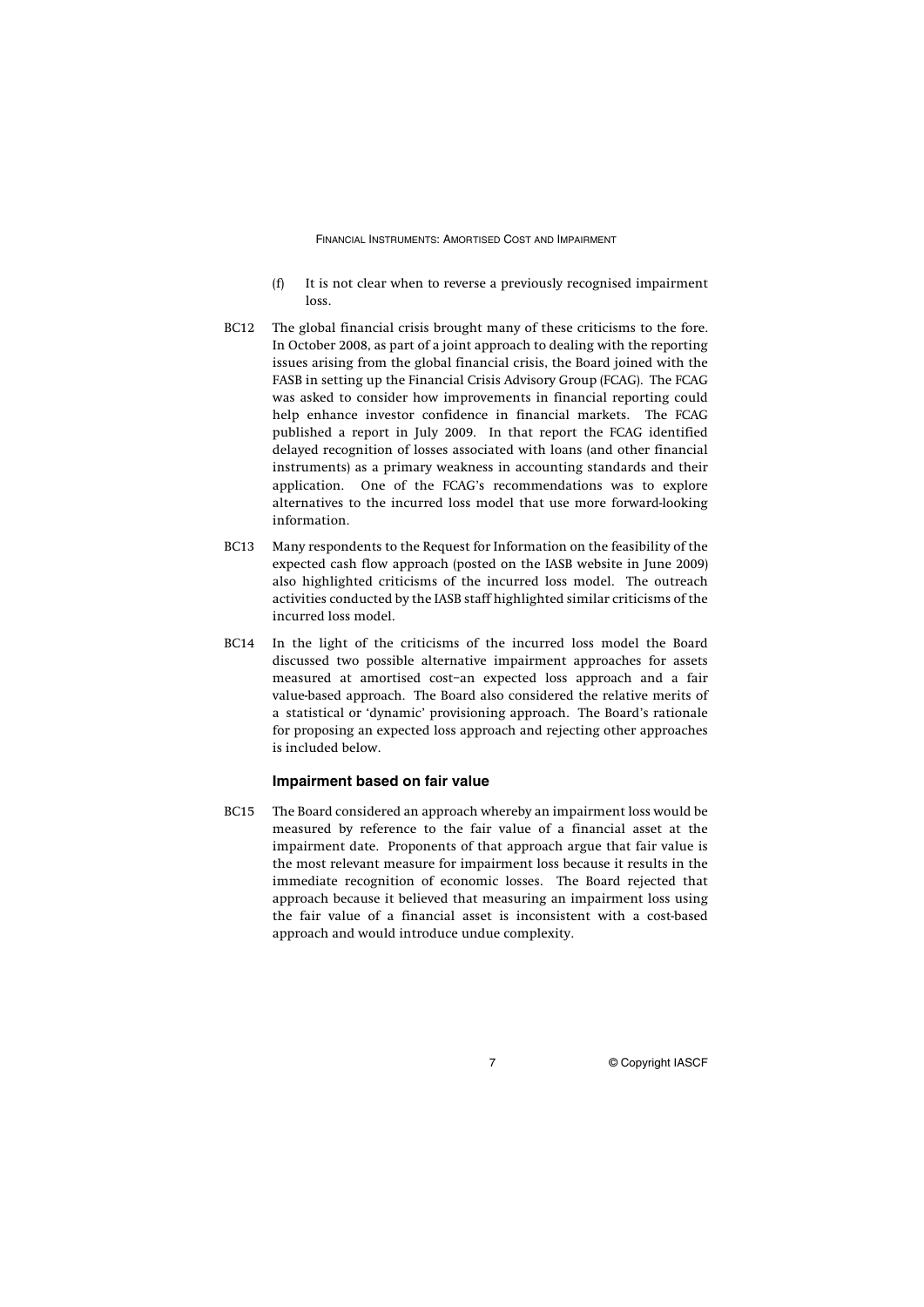- BC16 Amortised cost is calculated using the effective interest method. That method determines the carrying amount and revenue recognition pattern for a financial asset as part of an integrated calculation. The effective interest rate used in recognising revenue is also used in measuring an impairment loss. In that sense, the carrying amount of a financial asset, the associated revenue recognition and impairment calculations are interrelated.
- BC17 This would not be the case for a fair value-based impairment approach. Under that approach, the link between the carrying amount, revenue recognition and impairment is broken by the measurement of impairment loss at fair value. As a consequence, the discount rate that reconciles expected cash flows with the carrying amount of the asset is no longer the effective interest rate, which is incompatible with amortised cost measurement.
- BC18 The Board noted that any impairment approach based on fair value would in effect require fair value accounting on a contingent basis (ie once the criterion or criteria for impairment have been met). This adds complexity because an impairment trigger would be required. The Board noted that many respondents to the discussion paper of March 2008 highlighted the difficulties in applying impairment indicators.
- BC19 An impairment approach based on fair value would also, for a single measurement category, result in a mix of an amortised cost model and a fair value model. This would create significant complexity arising from combining two conceptually very different models. The Board noted that this mixed approach in IAS 39 has created significant complexity, created application problems, and resulted in anomalous revenue recognition in periods subsequent to the impairment date to adjust for the effects of non-credit related factors.
- BC20 The Board noted that after an impairment on a fair value basis, either the fair value at that point in time would have to be used as a deemed cost basis or the non-credit related portion of the fair value changes would have to be amortised separately. An approach that resets the cost basis to fair value would require determining a new effective interest rate at that point in time, in effect treating the impairment event as if it were the acquisition of the impaired asset on that date. Any further impairment would again reset the cost basis, which in turn would again override the previous effective interest rate. Hence, the relationship between the measurement basis for revenue recognition and the interest revenue would become meaningless.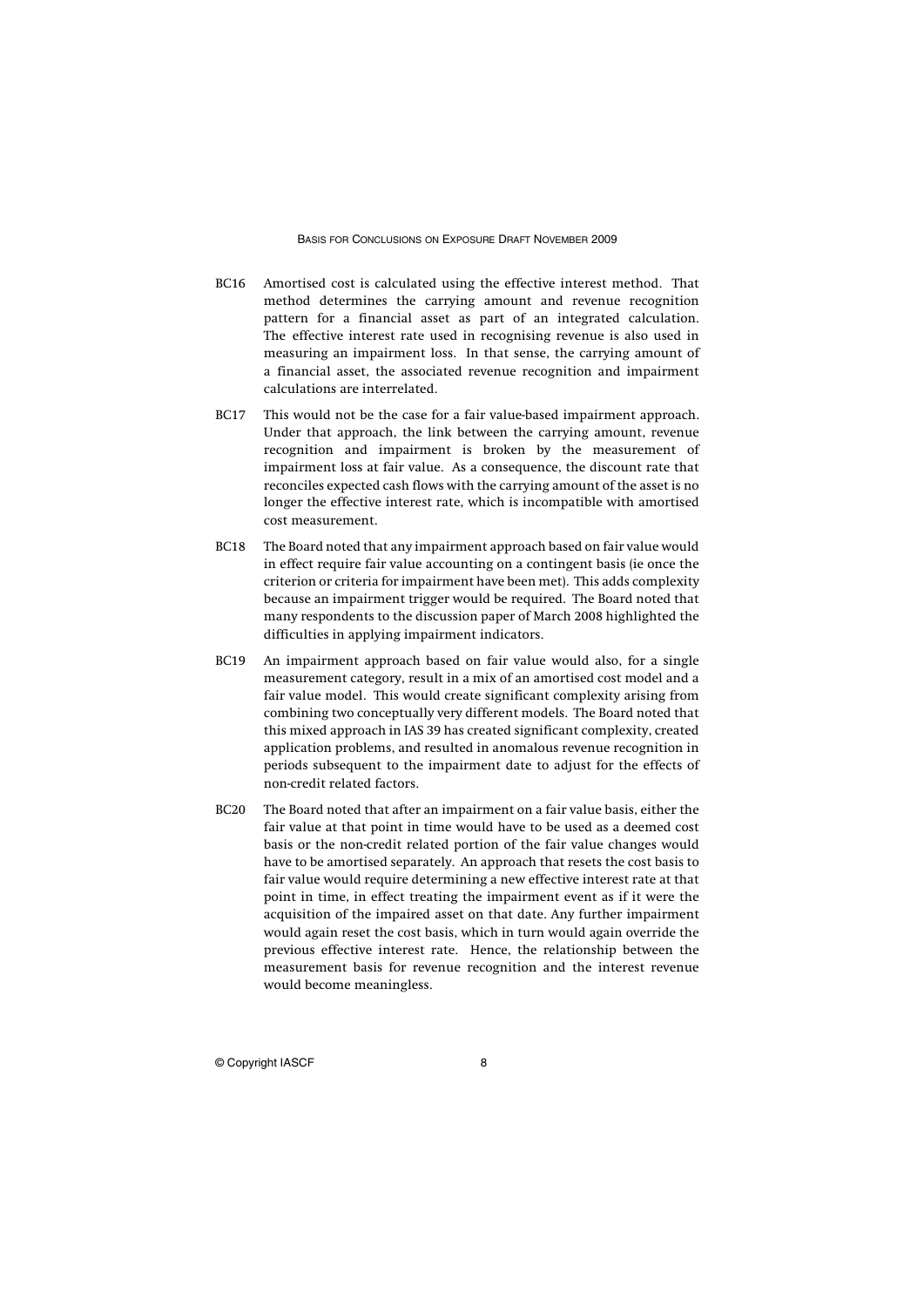BC21 Alternatively, retaining the effective interest rate for revenue recognition purposes would require separate amortisation of the non-credit related portion of the fair value changes. This would result in the relationship between the carrying amount of the financial asset and the related interest revenue breaking down. Any further impairment would complicate this approach as it would require adjusting the amortisation of separately recognised non-credit related amounts.

#### **Through-the-cycle approaches**

- BC22 The Board also considered through-the-cycle approaches whereby an entity estimates impairment on a portfolio of financial assets using statistical parameters derived from historical credit loss data that cover a full economic cycle or several economic cycles. One of those approaches, 'dynamic provisioning', amounts to increasing provisions for loan losses in 'good times' (when few credit losses are identified) and depleting those reserves in 'bad times' (when credit losses crystallise). Proponents of that approach argue that it results in the earlier recognition of credit losses and a more even distribution of losses over an entire economic cycle, which would mitigate procyclicality. The Board rejected through-the-cycle approaches because they do not use the statistical information to forecast future credit losses but rather rely solely on historical events to set out 'provisioning' levels at the end of the reporting period. This would result in an allowance for credit losses that does not reflect the economic characteristics of the financial assets at the measurement date and recognising an impairment loss on initial recognition of a financial asset.
- BC23 The Board noted that the objective of financial reporting is to present useful information to users of financial statements. For information to be useful, it must be neutral and portray the economic characteristics of the recognised financial assets. Recognising an allowance for losses solely on the basis of conditions that may not be predictive of future credit losses amounts to reporting something other than the economic characteristics of the financial assets being measured. For example, applying the cycle-average of credit losses to assets with a shorter life than the economic cycle results in providing for credit losses that would also relate to financial assets that will be originated after the reporting date, ie future lending.
- BC24 The Board also noted that 'dynamic provisioning' would result in an allowance based on cycle-average credit losses when a financial asset is first recognised. Therefore, this approach would result in recognising an impairment loss on initial recognition of a financial asset. The Board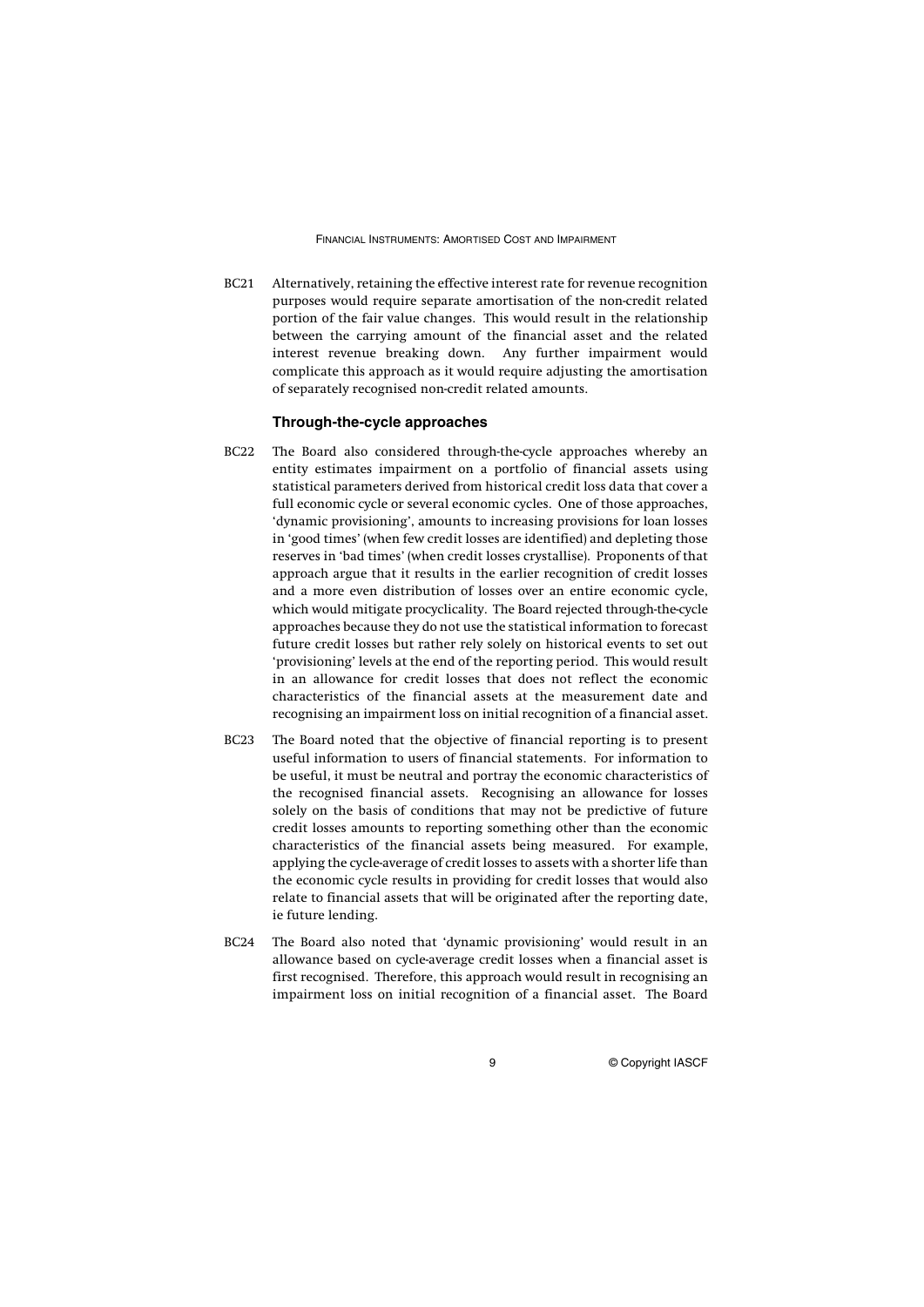believed that recognising a loss on initial recognition of the financial asset for financial reporting purposes even though there is no economic loss from the asset in question would result in unfaithfully representing the underlying economic phenomenon.

#### **The proposed approach**

- BC25 After considering alternative impairment approaches, the Board decided to propose an expected loss approach to determining impairment. The proposals would require an entity to include the initial estimate of the expected credit losses for a financial asset in determining the effective interest rate. Therefore, the initial estimate of the expected credit losses would be allocated over the expected life of the financial asset. Hence, the proposed approach would not result in an impairment loss immediately after initial recognition (as a result of using amortised cost for subsequent measurement). Instead, under the proposed approach impairment losses would result only after initial recognition of the financial asset from an adverse change in the estimate of expected credit losses. The proposed approach would not include any indicators or triggering events as a threshold for estimates or changes in estimates.
- BC26 Before making its proposals, the Board considered concerns about the operational challenges of implementing an expected loss approach, in particular:
	- (a) that the requisite system changes would be extensive and costly, and would require significant lead-time to implement;
	- (b) how the proposed approach might be applied to variable rate instruments; and
	- (c) the interaction between applying the approach on a collective basis or an individual basis.
- BC27 To understand those concerns better, the Board in June 2009 posted on the IASB website a Request for Information on the feasibility of an expected loss approach, including potential simplifications of that approach. The Board received 89 comment letters.
- BC28 Respondents to the Request for Information raised a variety of issues for the Board to consider in proceeding with the project. These fell broadly into the following categories:
	- (a) requests for additional guidance or clarification regarding the application of the proposed approach;
	- (b) indications of costs and lead-time regarding adoption of the proposed approach; and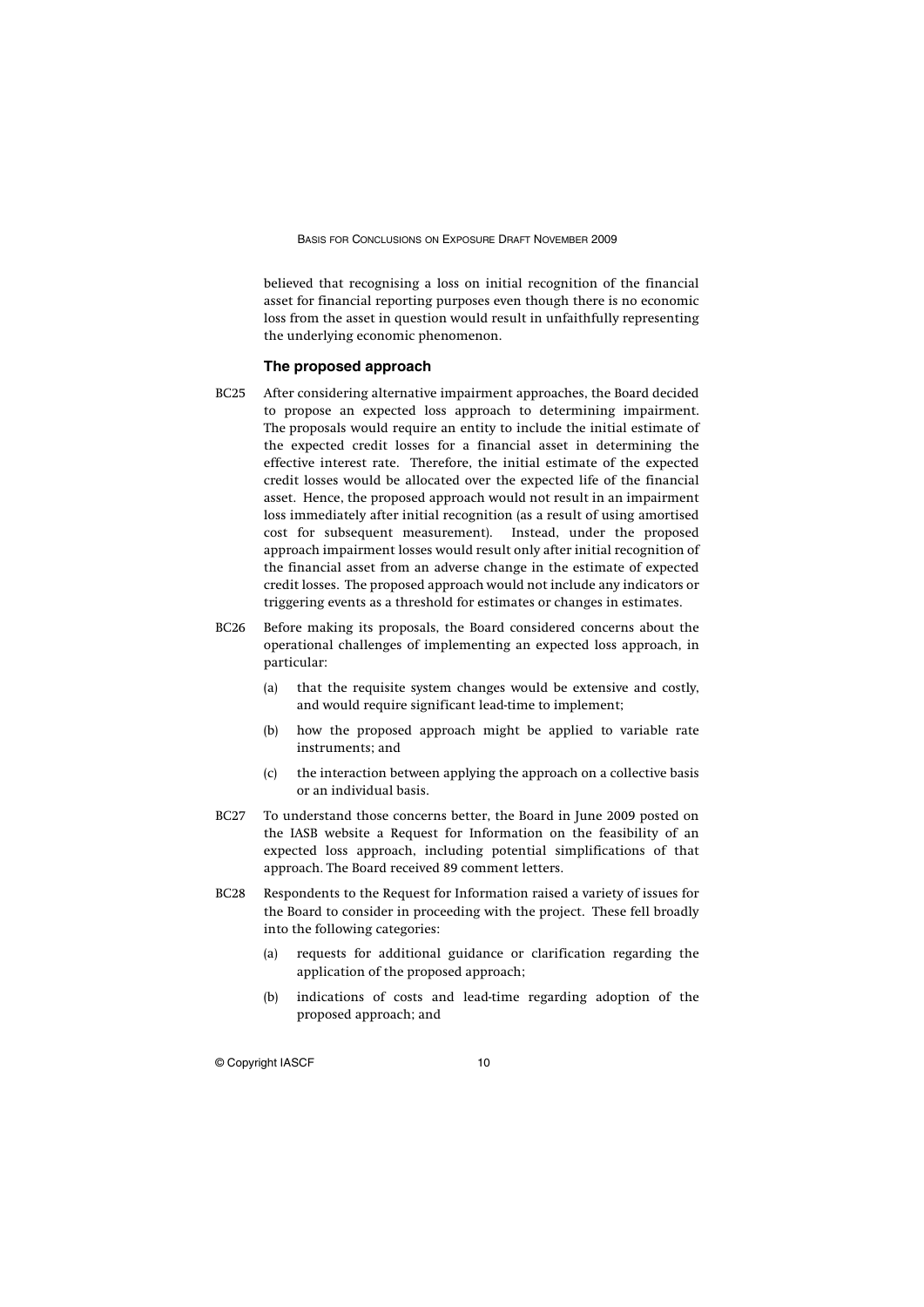- (c) suggestions for simplifications of the proposed approach.
- BC29 A large majority of respondents agreed that the proposed approach is a significant operational challenge and would entail substantial costs and lead-time to implement. Respondents also highlighted
	- (a) the difficulty of deriving estimates of expected cash flows over the life of the financial asset, which requires using historical data that might be difficult to obtain or not exist; and
	- (b) challenges in incorporating expected credit losses in the effective interest calculation.
- BC30 Despite the difficulties and costs associated with adopting an expected loss approach, the Board favoured that approach for several reasons. Estimation uncertainty and the necessity for management to use significant assumptions and judgement are not unique to the estimates of expected cash flows for the purpose of amortised cost measurement of financial instruments. IAS 1 *Presentation of Financial Statements* sets out several examples in the section about sources of estimation uncertainty. Other areas of financial reporting that often necessitate estimates involving management's difficult, subjective or complex judgement for example include estimating the recoverable amount of non-financial assets, provisions dependent on the outcome of litigation, restoration or decommissioning obligations that relate to actions that will be taken decades after the measurement date reflecting technology that will be available in the future, insurance obligations and pension obligations. The Board also noted that deriving fair values when observable market prices are not available also requires significant assumptions and judgement.
- BC31 The Board believes that the proposed approach would reflect lending decisions more faithfully than existing requirements because it would not include any indicators or triggering events as a threshold for considering estimates of credit losses (and changes in those estimates) for financial reporting purposes. Hence, the initial estimate of expected credit losses would be included in determining the effective interest rate.
- BC32 In contrast, the incurred loss impairment model in IAS 39 prohibits including any credit loss estimate in determining the effective interest rate. Instead, under that impairment model credit losses are recognised only if there is objective evidence of impairment as a result of a loss event that occurred after initial recognition of the financial asset and the effect of that loss event on the future cash flows can be reliably estimated.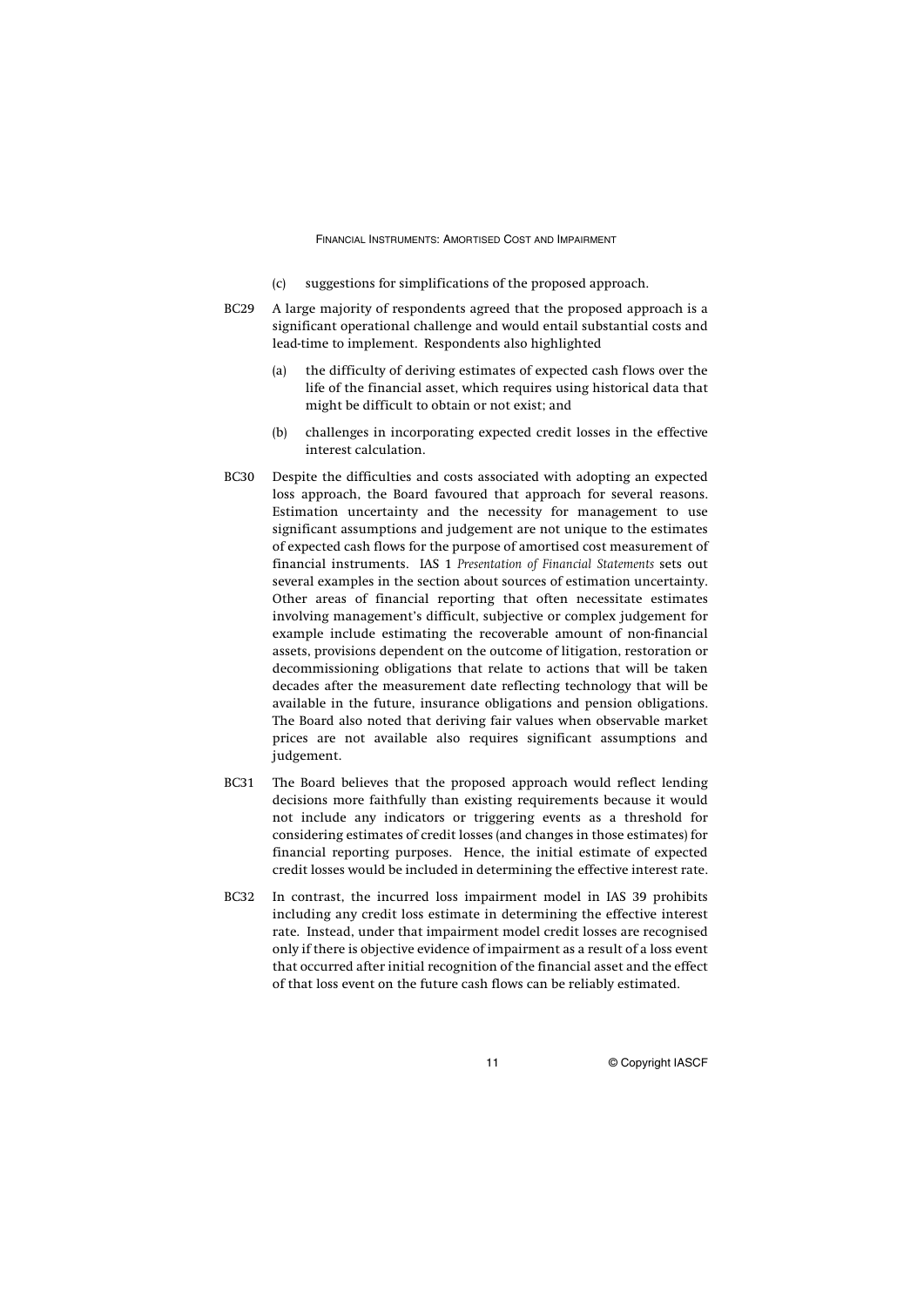- BC33 The Board noted that eliminating the incurred loss model's recognition threshold for impairment losses would remove some significant weaknesses of that impairment model. The proposed impairment approach would result in earlier recognition of credit losses than the incurred loss impairment model in IAS 39 (ie avoid the systematic bias towards late recognition of credit losses and the resulting 'cliff effect'). The proposed impairment approach with appropriate presentation and disclosures would also provide transparency that would allow users of financial statements to distinguish the effect of initial estimates of credit losses (which affect the economic return) and the effect of later changes in estimates (which provide information about a change in the credit quality of a financial asset). In addition, by eliminating the recognition threshold the proposed approach would also avoid the problems associated with applying that threshold and the resulting diversity in practice.
- BC34 The proposed approach would measure an impairment loss as the difference between the carrying amount of the financial asset before the change in estimate and the present value of the expected cash flows of that asset after including the change in estimate. An entity would be required to revise its cash flow estimates, including the effect of credit losses, on each measurement date. The effect of a change in estimate would be recognised in profit or loss in the period of the change.
- BC35 Under the proposed approach a reversal of an impairment loss would result from a favourable change in the estimate of expected credit losses. As the proposed approach would not include any indicators or triggering events as a threshold for changes in estimates there would be automatic reversals of impairment losses as the estimates change.
- BC36 The Board noted that because the initial estimate of the expected credit losses for a financial asset is included in determining the effective interest rate there could be a gain from a favourable change in credit loss expectations even if no impairment loss had previously been recognised. Hence, the carrying amount of the financial asset could exceed its initial carrying amount. The Board noted that economically, this increase in the carrying amount represented a gain from an improvement in the quality of the financial asset. Hence, the Board believed such a gain would be useful information and therefore saw no reason to preclude its recognition. The Board also noted that the extent of such a gain was inherently limited to the difference between the initial carrying amount and the present value of the full contractual cash flows discounted using the effective interest rate.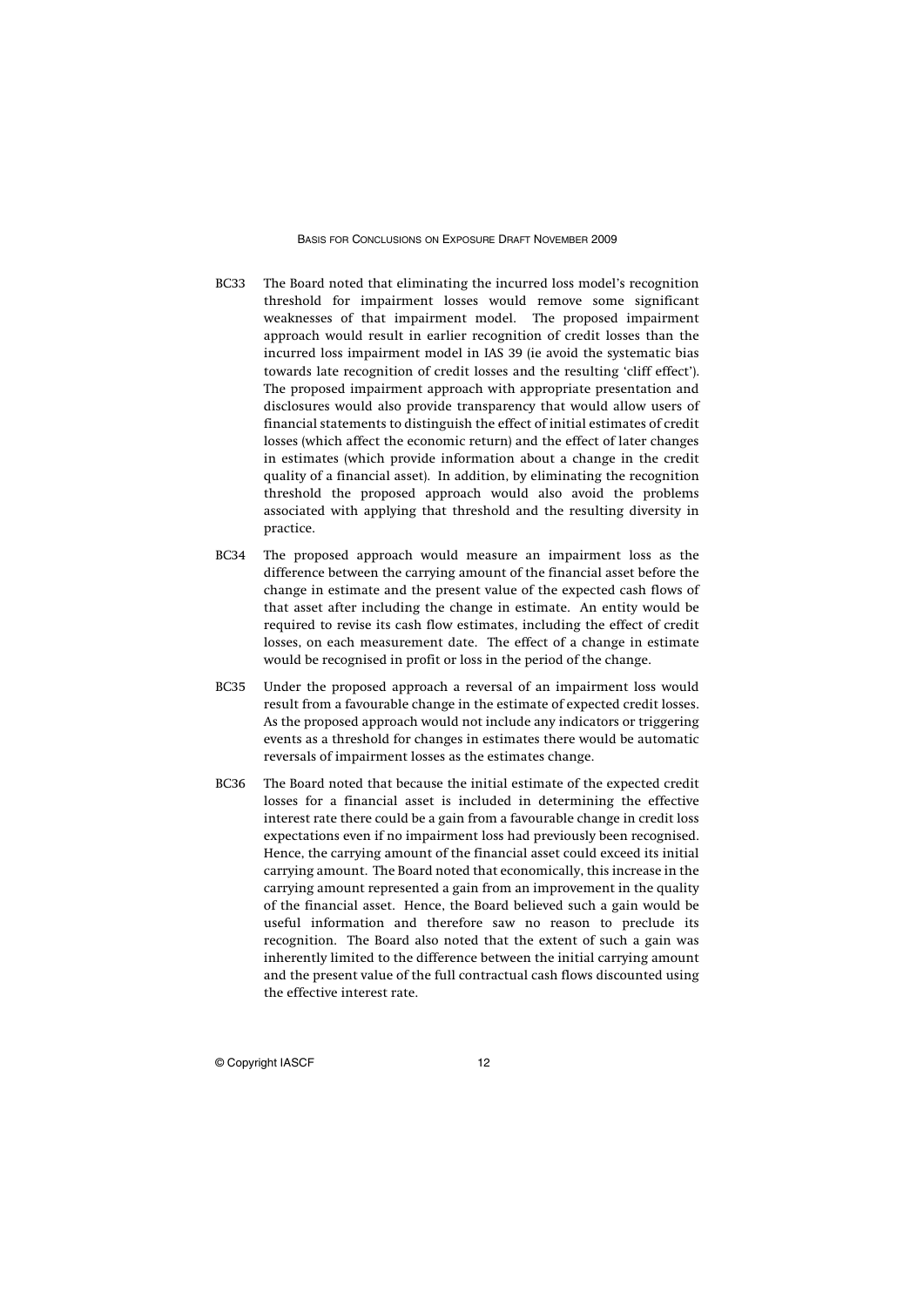- BC37 By including the initial estimate of expected credit losses in determining the effective interest rate the proposed approach would also avoid the systematic overstatement of interest revenue in periods before a loss event occurs and use a subsequent measurement that is internally consistent with the initial measurement.
- BC38 In proceeding to this exposure draft the Board addressed some of the main concerns of respondents to the Request for Information:
	- (a) The Board decided to use a design for the exposure draft that emphasises the objective and is principle-based. Many respondents suggested that adopting such a style would help reduce complexity and mitigate operational challenges by facilitating the use of solutions that work best in the specific circumstances of an entity.
	- (b) The exposure draft provides principle-based guidance on the application of the proposed approach on a collective basis or an individual basis, and changes between those bases. Many respondents argued that such principle-based guidance and allowing entities to choose between a collective basis or an individual basis was an important factor in mitigating the operational challenges as well as facilitating the most appropriate basis for deriving cash flow estimates (including expected credit losses). Many respondents also agreed that in contrast to an incurred loss model the concept that underpins the proposed approach would not require a switch from a collective to an individual basis for financial assets that show individual signs of impairment.
	- (c) The Board also decided to clarify some aspects as respondents had suggested. The exposure draft clarifies that an entity should use point-in-time estimates (at the measurement date) rather than through-the-cycle estimates (see paragraph B8). The Board's rationale was that set out in the discussion of 'dynamic provisioning', ie that using through-the-cycle estimates is inconsistent with measurement of the financial assets at the measurement date and, thus, financial reporting more generally. The exposure draft (see paragraph 8) also clarifies that the cash flow estimates are expected values rather than the most probable value (ie the individual most likely outcome). Another clarification in the exposure draft relates to the use of entity-specific and external data (see paragraph B7).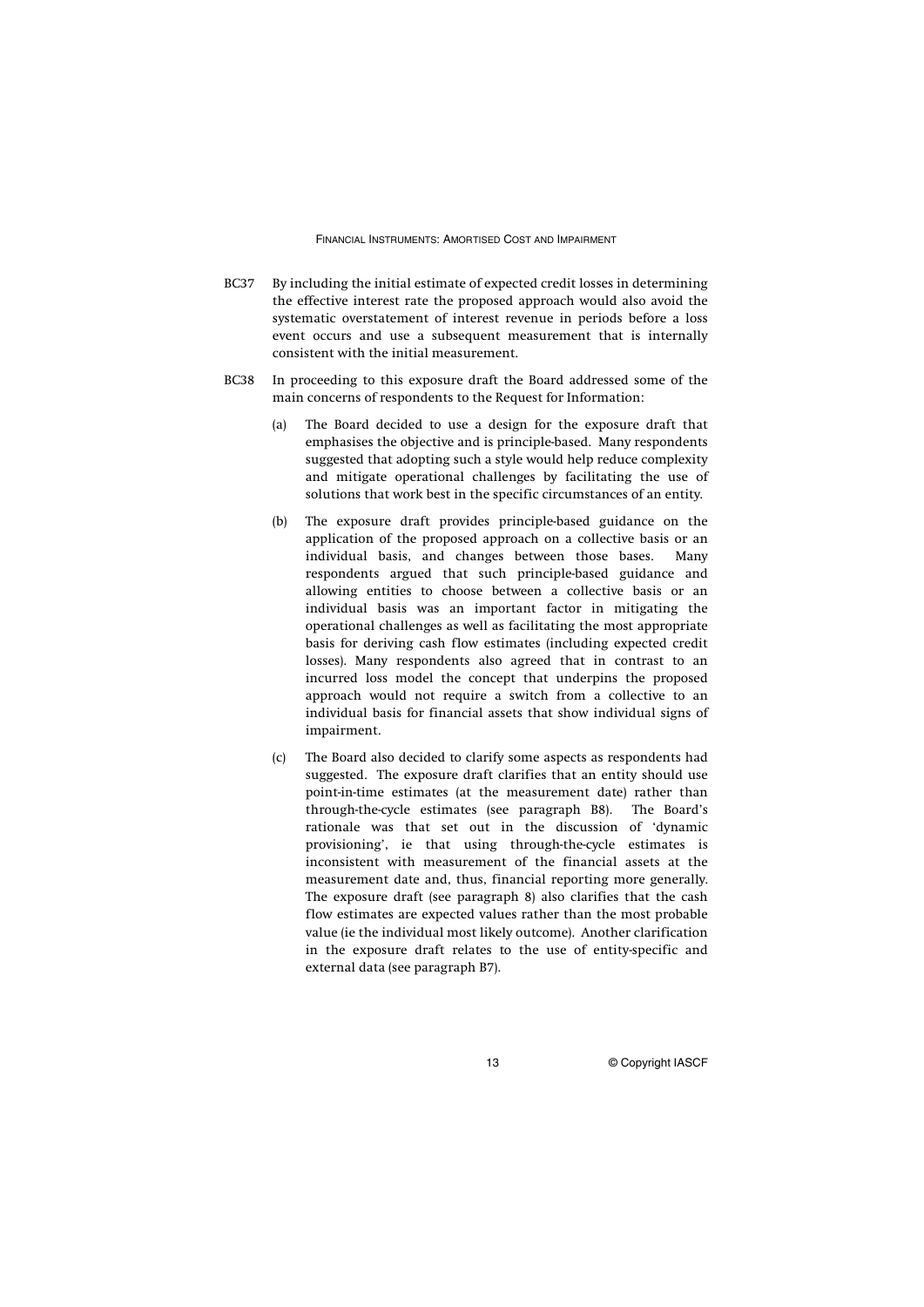- (d) The Board decided to address the requests for simplifications of the proposed approach by adding a section on practical expedients to the exposure draft's application guidance. That section sets out some general principles that govern practical expedients. It also includes a specific example that addresses concerns that the proposed approach would be unduly complex for straightforward instruments such as trade receivables. Another example illustrates how the allocation of the initial estimate of expected credit losses over the expected life of the financial asset might be simplified.
- BC39 In order to address concerns about the substantial lead-time that would be required to implement the proposed approach the Board also decided to indicate in the introduction to the exposure draft that it expects that the IFRS it plans to develop from the exposure draft will not become mandatory until about three years after it is issued.
- BC40 The Board also decided to form an expert advisory panel. That panel will advise the Board about the extent and nature of any final guidance necessary and any further practical expedients that should be considered and will help the Board to undertake some field testing of the proposals.
- BC41 The Board also decided to clarify the application of the proposed approach to variable rate interest instruments. The Board rejected an approach that would reset the effective interest rate, ie an iterative calculation that changes the effective interest rate so that the carrying amount would unwind to changed cash flow estimates. The Board noted that resetting the effective interest rate would result in a smoothing effect that is inconsistent with both the notion of amortised cost and the underlying economic phenomenon. Instead, the Board decided to require an entity to adjust the carrying amount in order to ensure that it unwinds to the remaining expected cash flows. The Board believes that this adjustment reflects the underlying economic phenomenon (interest rate indexed principal repayments) and is consistent with the notion of amortised cost.

#### **Subsequent measurement at amortised cost**

BC42 The Board noted that impairment is an integral part of amortised cost measurement. Hence, this exposure draft proposes requirements not solely in relation to impairment but for amortised cost measurement as a whole.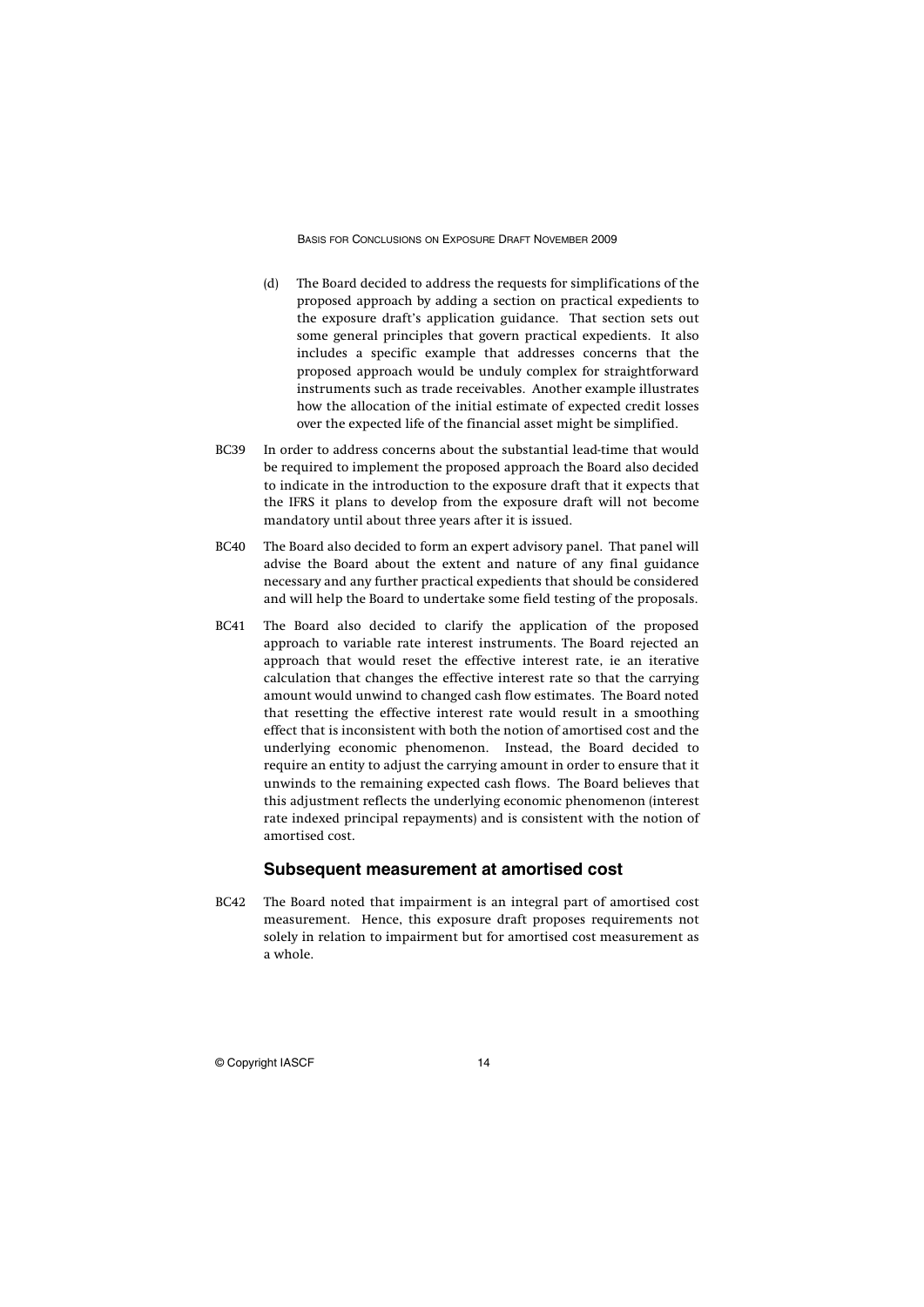- BC43 Overall, because the proposed impairment approach is based on expected credit losses, the proposals would result in an expected cash flow approach to amortised cost measurement. In accordance with IAS 39, other inputs of the amortised cost calculation, such as for prepayments, already reflect estimates of expected outcomes. The Board believed in that sense the proposed approach would eliminate the exception to the overall approach that the incurred loss model created.
- BC44 The exposure draft articulates the objective of amortised cost measurement and provides a more principle-based approach to establishing measurement requirements for amortised cost. The exposure draft includes guidance that addresses both fixed rate and variable rate instruments (in a more balanced way than IAS 39).

#### **Objective of amortised cost measurement**

BC45 The exposure draft sets out the objective of amortised cost measurement, which is to provide information about the effective return of a financial instrument by allocating interest revenue or interest expense over the expected life of the instrument.

#### **Measurement principles**

- BC46 The drafting reflects the Board's decision to use a design that is principle-based. The measurement principles reflect the objective of amortised cost measurement. The principles relate to the calculation of amortised cost as a present value calculation and the two major inputs used. These are the expected cash flows at each measurement date and the allocation mechanism (ie the effective interest method).
- BC47 The Board noted that the use of the effective interest rate, which is set at initial recognition, as the discount rate reflects that amortised cost is a cost-based measurement. This is different from fair value, which uses a current market rate for discounting.
- BC48 Each of these principles is accompanied by application guidance together with guidance on practical expedients.

#### **Presentation**

BC49 The Board noted that information about interest revenue on a contractual basis before including the effect of expected credit losses is important. Respondents both to the Request for Information and staff outreach activities emphasised this point. For example, the information is used to compute the interest margin on a comparable basis for interest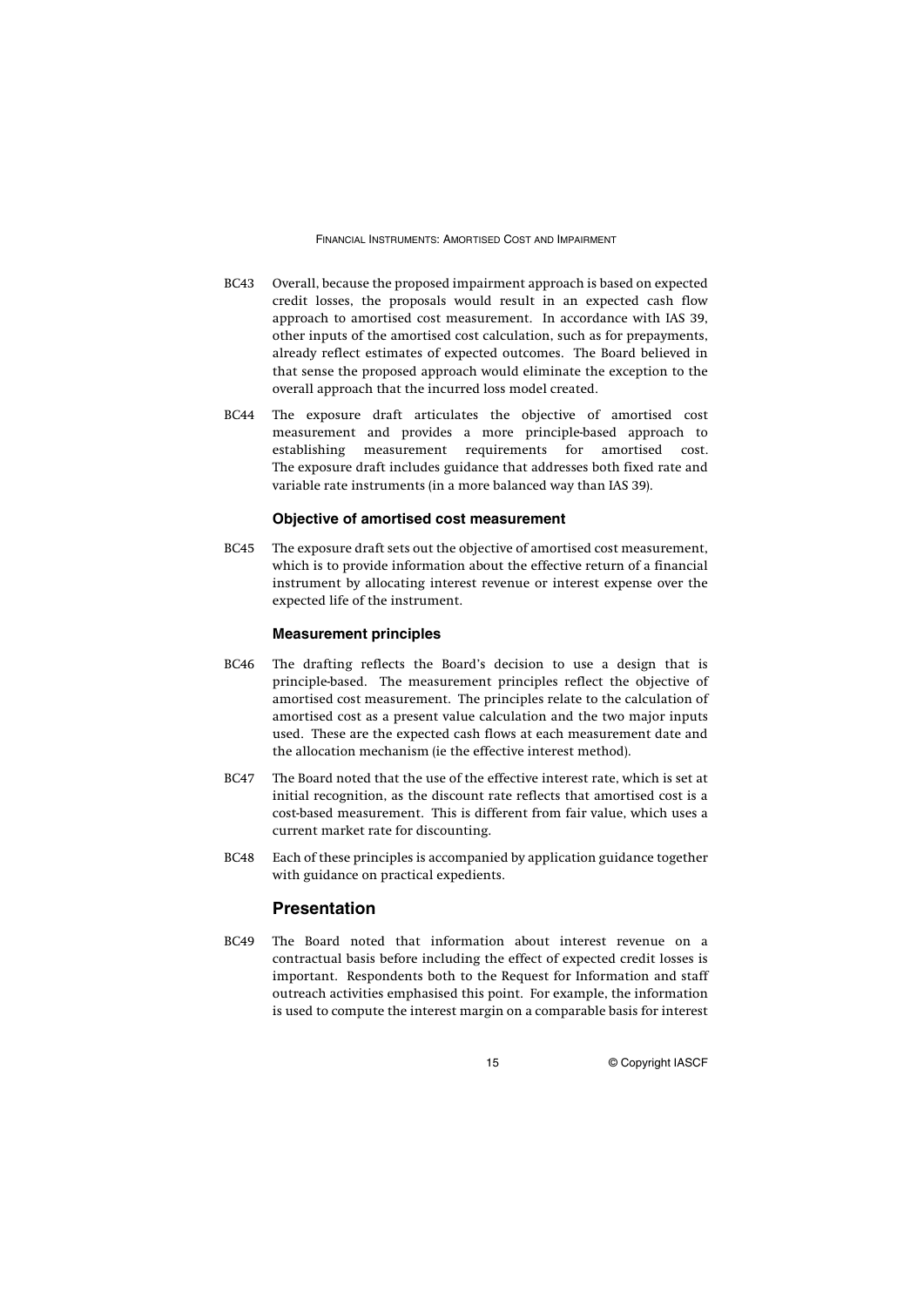revenue and interest expense (a crucial performance indicator). Therefore, the Board decided to propose presentation requirements that provide transparency about the different factors that affect interest revenue, interest expense and experience adjustments from revising cash flow estimates.

- BC50 The Board also noted that the presentation and disclosure proposals respond to widespread criticism from users of financial statements and the demand for more comprehensive information about the credit quality of financial assets (see paragraph BC61).
- BC51 Hence, the proposed presentation requirements would provide disaggregated information about interest revenue before including the effect of expected credit losses, the effect of allocating the initial estimate of expected credit losses over the expected life of the financial instrument and the economic return as a subtotal. In addition, the effect of changes in estimates would be presented as a separate line item.

#### **Disclosure**

- BC52 The exposure draft would require disclosures about amounts presented in the statement of comprehensive income, inputs and assumptions used for determining credit loss estimates, and the quality of financial assets measured at amortised cost.
- BC53 The Board noted that the amounts in the statement of financial position and the statement of comprehensive income, in isolation, are not sufficient to allow users of financial statements to evaluate the effects of financial instruments on an entity's financial position and performance as well as its related risk exposures. In discussing the proposed disclosures the Board observed that many of the disclosures would provide useful information irrespective of the impairment model used for financial reporting purposes. Hence, the Board indicated that it was likely to mandate many of the proposed disclosures independently of the final decisions on the impairment model.

#### **Allowance account**

BC54 The Board decided to propose mandating the use of an allowance account. The Board received feedback from users of financial statements that direct write-offs against the contractual amount of financial assets without use of an allowance account would conceal useful information about the credit quality of the financial asset. The Board noted that direct write-offs (ie without use of an allowance account) undermine comparability between entities.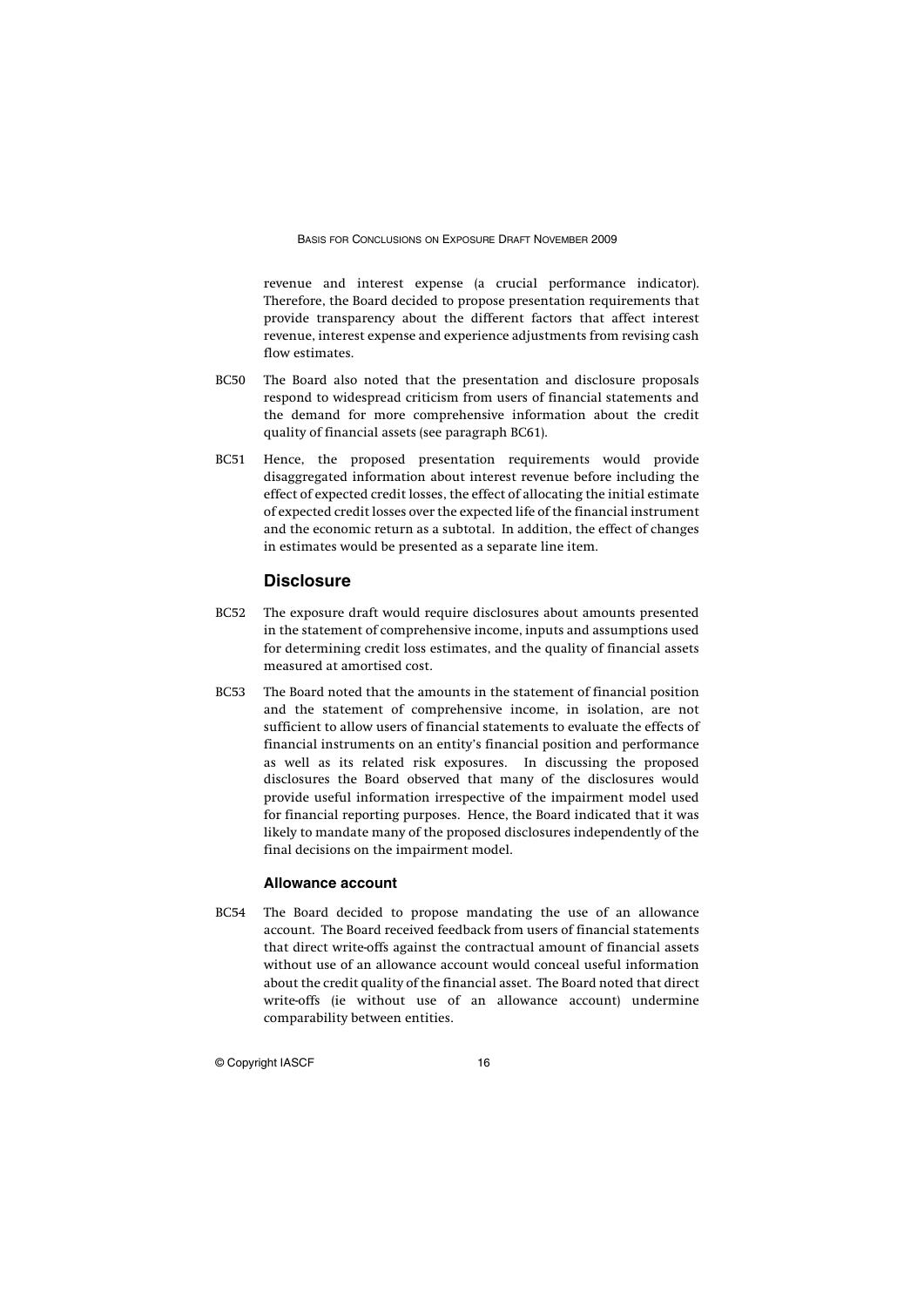- BC55 Respondents to the Request for Information and others indicated that information about 'actual' losses would be useful. The Board noted that it is difficult to decide what losses are 'actual' losses. The Board believed that disclosure about write-offs was the best proxy for 'actual' losses and decided to define write-off in order to clarify the related disclosure requirement as well as enhance comparability between entities.
- BC56 The Board decided to propose a reconciliation of changes in the allowance account in order to provide transparency about the development of that account.

#### **Estimates and changes in estimates**

- BC57 The Board noted that determining amortised cost requires estimates that include significant judgement. In order to enhance transparency the Board decided to propose disclosures about inputs and assumptions including changes in estimates, reasonably possible alternative assumptions, and estimation techniques.
- BC58 The Board also noted that information about the effect of changes in estimates is important. Therefore, the exposure draft proposes disclosures that disaggregate those changes by identifying the portion that relates to credit losses. Further explanation would be required where changes in estimates have a significant effect or are attributable to particular causes.
- BC59 The Board noted that in another area of financial reporting—insurance contracts—disclosure that compares the development of provisions with actual outcomes is used to provide information about difficult estimates. The Board decided to propose a similar requirement to enhance disclosures about estimates. Therefore, the exposure draft proposes a disclosure that compares the development of the credit loss allowance over time and cumulative write-offs.

#### **Stress testing**

BC60 The Board noted that information about stress testing is useful and could enhance the disclosures about the effect of assumptions and reasonably possible alternative assumptions. However, the Board noted that not all entities prepare this type of information and that mandating it would be unduly onerous in those cases. Hence, the Board decided to require disclosures about stress testing if an entity prepares such information for internal risk management purposes.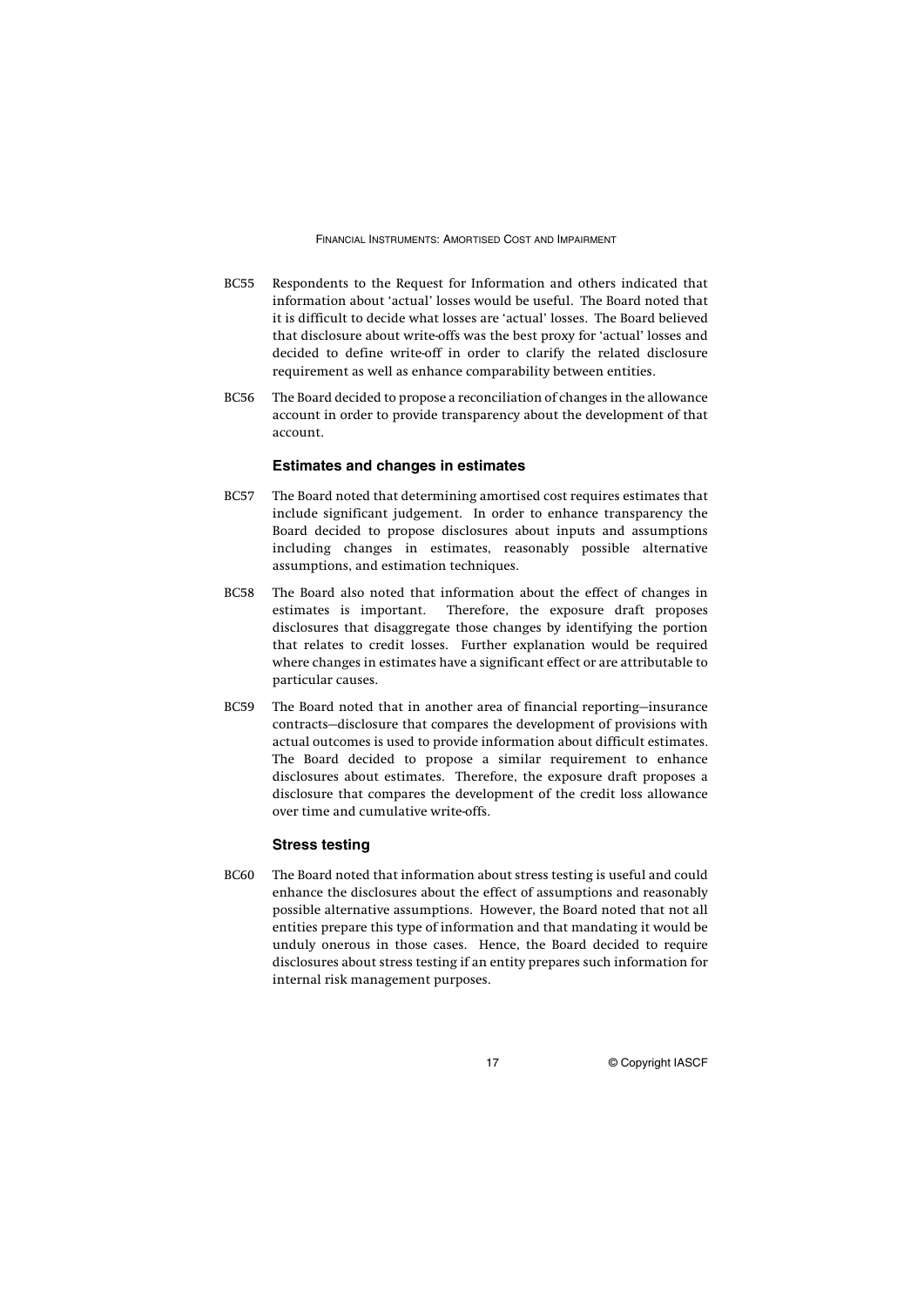#### **Credit quality of financial assets**

BC61 Respondents to the Request for Information and others suggested that information about non-performing financial assets at amortised cost would be useful. This information about the credit quality of financial assets would provide transparency about their credit quality irrespective of the impairment approach used for financial reporting. The Board was informed that there has been increasing general acceptance of a 'more than 90 days' past due criterion and that using that criterion would promote comparability between entities. The Board found these arguments persuasive and decided to propose disclosures about non-performing financial assets and to define 'non-performing'. The Board noted that this proposal is consistent with the requests of many users of financial statements over a significant period of time.

#### **Origination and maturity (vintage) information**

- BC62 The Board was also informed that information about origination and maturity of financial assets (often called 'vintage' information) is useful information because:
	- (a) it allows users to assess credit risk that is associated with particular vintages; and
	- (b) it facilitates the analysis of the quality of the lending business that users of financial statements perform.
- BC63 Therefore, the Board decided to propose disclosures about the year of origination and the year of maturity of financial assets measured at amortised cost.
- BC64 The Board decided to propose requiring the information to be disclosed as nominal amounts because the nominal basis is more useful for the purpose of the analysis of the quality of the lending business. The Board also considered that using the carrying amount might create significant practicability issues regarding impairment assessments performed on a portfolio level if the portfolio includes assets from different vintages.

#### **Effective date and transition**

#### **Effective date**

BC65 The Board will set the effective date for the proposed requirements when it approves the IFRS. The Board recognises that many countries require time for translation and that the introduction of mandatory requirements of IFRSs is often legally binding. In addition, entities will require time to implement new standards.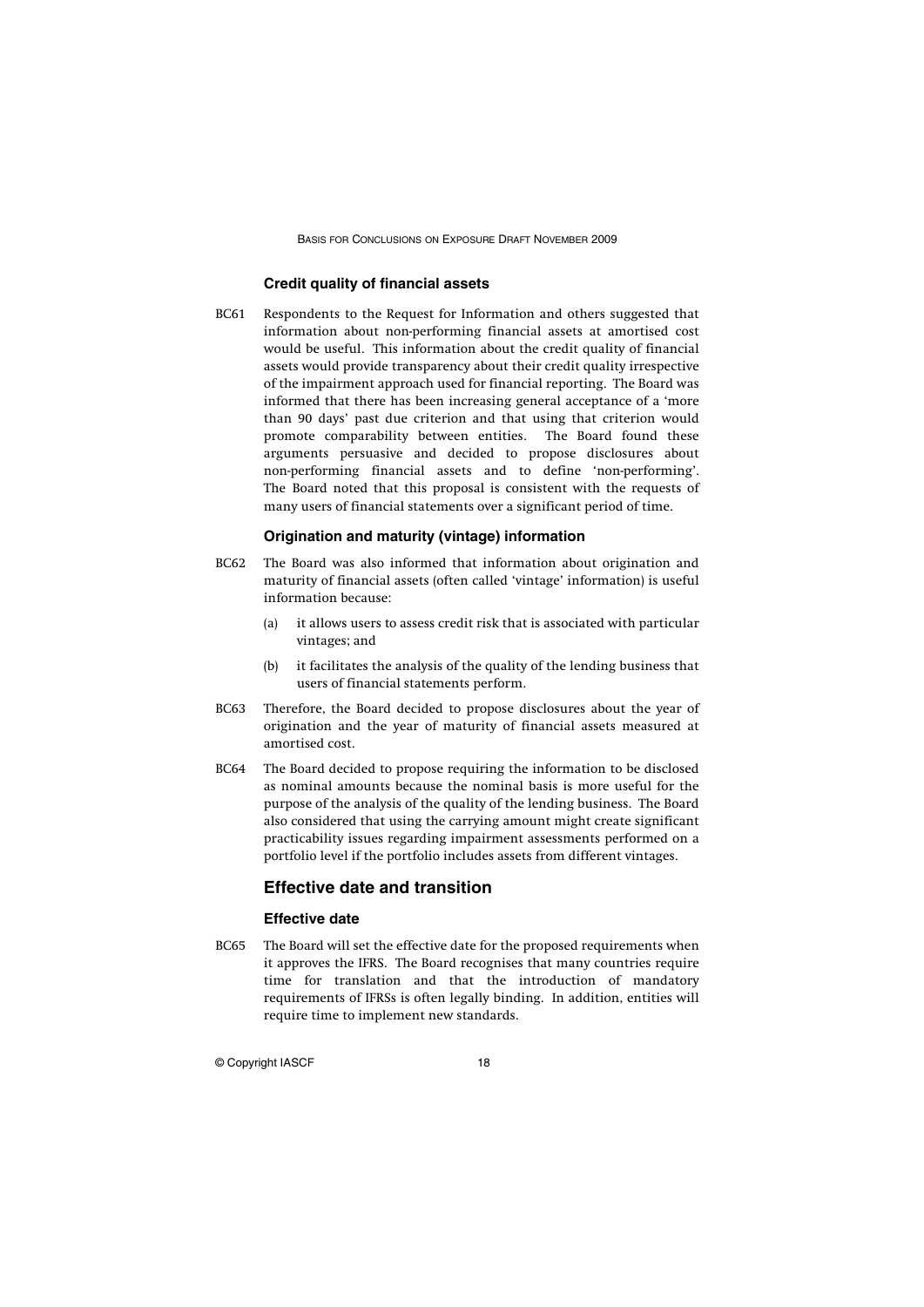- BC66 The Board normally sets an effective date of between six and eighteen months after issuing an IFRS. However, in the light of the responses received on the Request for Information the Board expects that the IFRS it plans to develop from the exposure draft will not become mandatory until about three years after it is issued. This reflects the Board's acknowledgement that implementing the proposed approach would require substantial lead-time.
- BC67 The exposure draft proposes permitting earlier application of the IFRS to allow an entity to apply the enhanced guidance on the impairment of financial assets and amortised cost as a whole. The Board noted that it would be unlikely that many financial institutions would apply the proposed requirements early but that entities outside the financial services sector might want to choose to do so. The Board is aware that the substantial lead-time it intends to allow for implementation would result in a long period during which two different impairment approaches would be eligible. However, because of the diversity in practice of applying the incurred loss model of IAS 39 the Board believes that there is a lack of comparability between entities today. On balance, the early application of a superior impairment model would outweigh the concerns about a lack of comparability.

#### **Transition**

- BC68 The Board considered several alternative transition approaches. The Board noted that the transition to the proposed approach involve a trade-off between the most useful information (which implies retrospective application) on the one hand and operational challenges and potential use of hindsight (which implies prospective application) on the other hand.
- BC69 The Board rejected fully retrospective application. The proposed approach uses the initial estimate of expected credit losses as an important estimate that determines the effective interest rate and, thus, interest revenue allocation over the life of the financial instrument. The Board noted that it was unlikely that many entities had performed this kind of estimate in the past. Hence, the Board was concerned that this estimate would often involve a degree of hindsight that precludes retrospective application.
- BC70 The Board also rejected fully prospective application. The Board noted that using prospective application would mean 'phasing in' the proposed approach over a period that depends on the nature of the financial instruments of each entity. Hence, because of the long remaining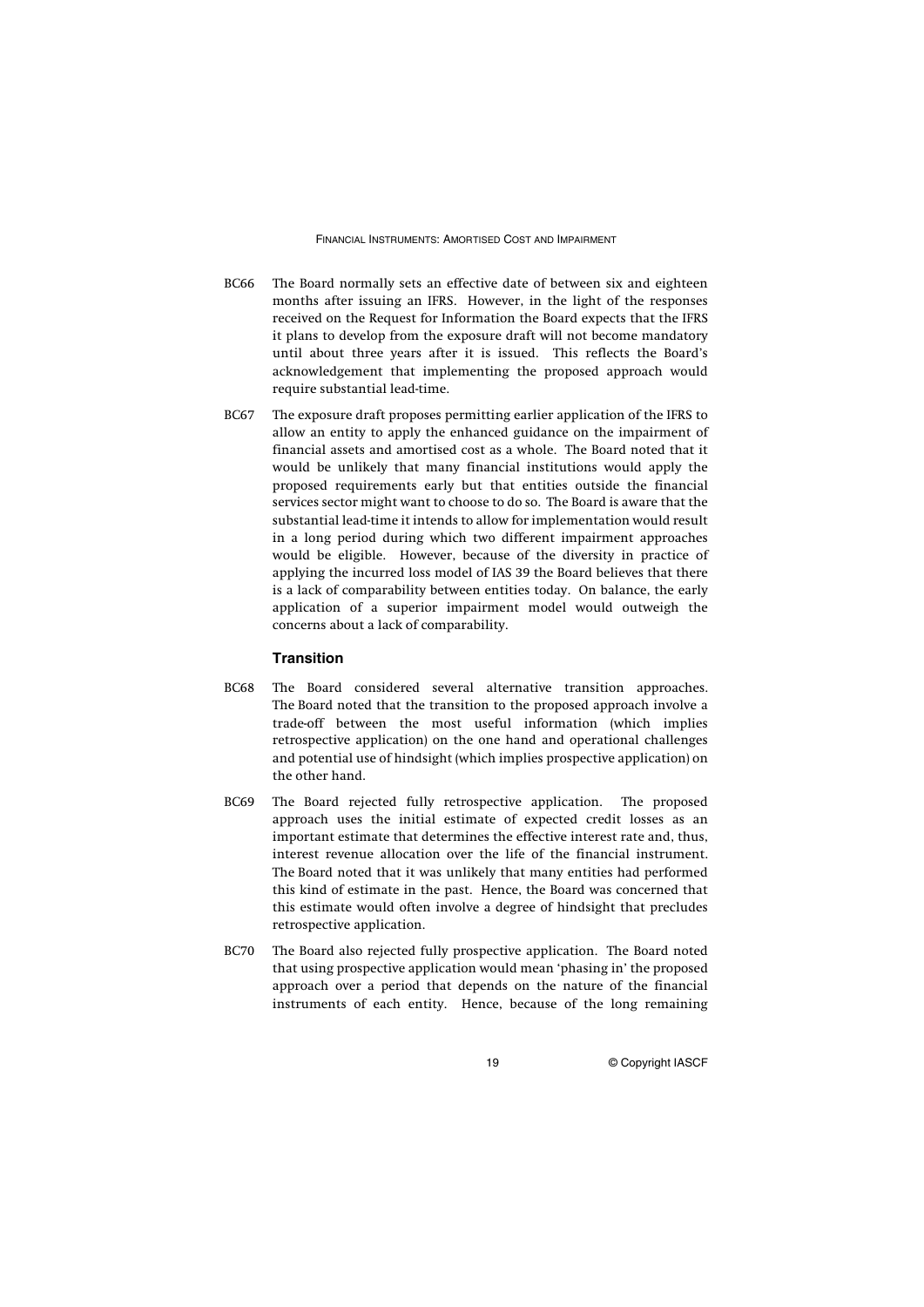maturities that some financial instruments have, using prospective application might 'grandfather' the incurred loss model for a significant volume of financial instruments for many years despite the criticisms that resulted in the proposal to replace it. The Board also noted that such a 'phasing approach' would mean that entities would have to operate two different impairment models in parallel for possibly long periods. This would create operational challenges for accounting systems, which would need to have a dual capability.

- BC71 The Board considered a 'customised transition approach' that would:
	- (a) provide an exception to prospective application that permits entities to choose retrospective application if the required information is available without using hindsight; and
	- (b) on transition determine the amortised cost of financial instruments that were initially recognised before adoption of the proposed approach (and for which retrospective application is not applied) as follows:
		- (i) use as the discount rate the effective interest rate previously determined for these instruments in accordance with IAS 39 (ie not modifying the effective interest rate for credit loss expectations as would be required under the proposed approach); and
		- (ii) use the cash flow estimates in accordance with the proposed approach (ie include all expected credit losses over the remaining life of the instrument irrespective of whether they are incurred).
- BC72 The Board rejected this customised transition approach because of its negative effect on equity as a higher discount rate (the effective interest rate determined without factoring in initially expected credit losses) is applied to lower cash flow estimates that reflect expected credit losses and the knock-on effect on interest revenue after transition. However, the Board decided to include this transition approach in the invitation to comment and ask respondents for their views on this alternative.
- BC73 The Board also discussed a transition approach that would reset the effective interest rate using a collar that has the following boundaries:
	- (a) the risk-free interest rate as a floor; and
	- (b) the contractual interest rate as a cap (ceiling).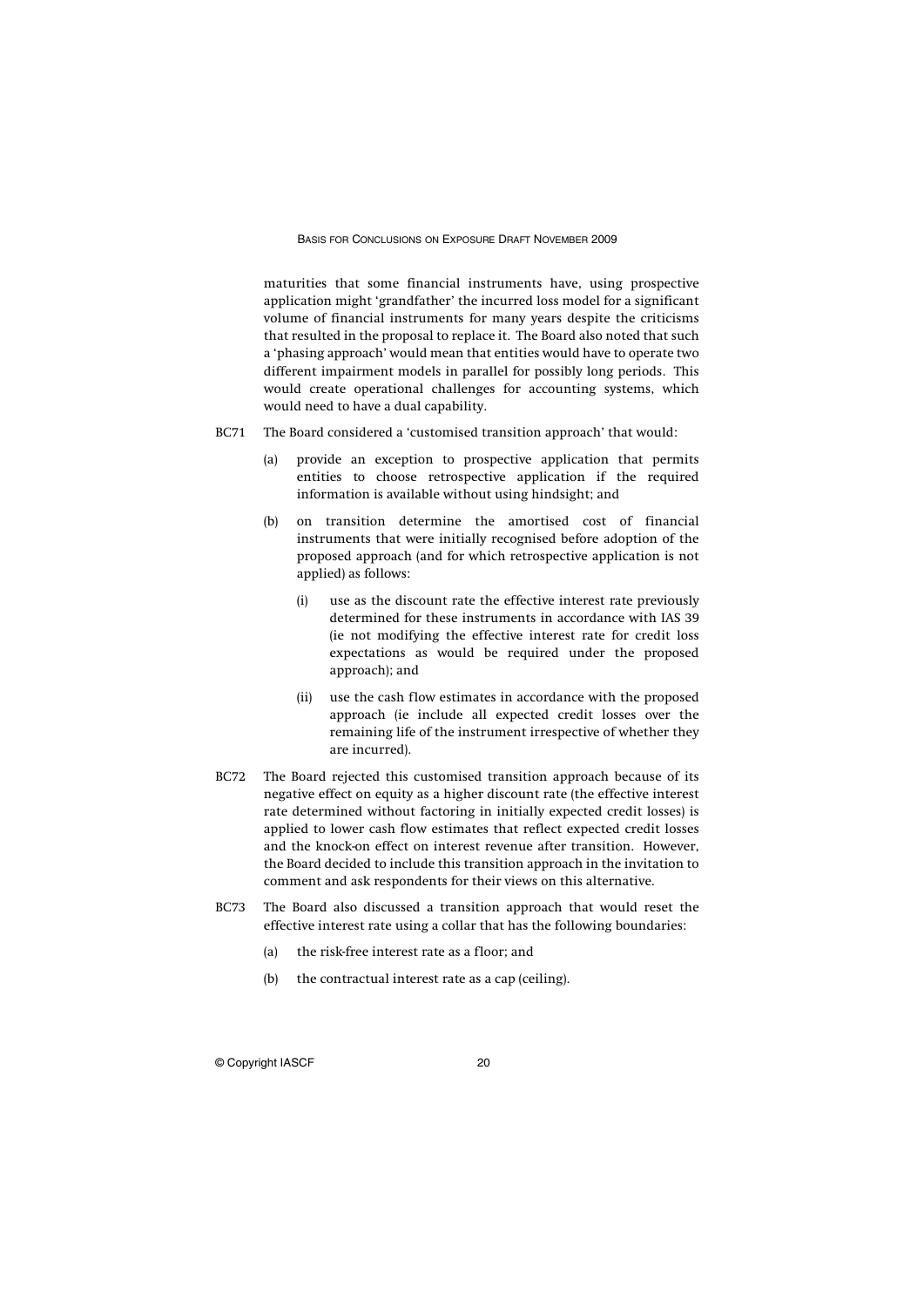- BC74 The Board rejected this approach because it is complex, has significant conceptual weaknesses and would entail operational difficulties.
- BC75 The Board decided to propose a transition approach that would determine an adjustment to the effective interest rate previously determined in accordance with IAS 39 with the objective that the adjusted rate would approximate the effective interest rate that would have been determined under the proposed approach. In determining that adjustment entities would have to use all available historical data and supplement them as needed with information for similar financial instruments for which the expected effective interest rate under the proposed approach has been determined (ie instruments originated or acquired near transition). This principle could be applied in different ways, for example by using ratio analysis.
- BC76 The Board decided to propose this transition approach because in the Board's view it offered the best balance between useful information and operational aspects (ie the difficulty and cost of applying it).
- BC77 In the light of the effect that the transition approach would have on interest revenue the Board decided to propose specific disclosures that would explain the effect of the initial application of the proposed approach on profit or loss. This effect would result from the difference between the effective interest rate determined in accordance with the transition requirements and the rate used in accordance with the entity's previous accounting policy. The disclosures would also explain how that effect relates to the amount of the transition adjustment.

#### **Consequential amendments to other IFRSs**

- BC78 The Board noted that the proposed approach would eliminate the impairment indicators in IAS 39. Hence, the proposed changes would affect IAS 28 *Investments in Associates*, which incorporates the impairment indicators of IAS 39 by reference in order to determine whether it is necessary to recognise any additional impairment loss on the investment in the associate in accordance with IAS 36 *Impairment of Assets*. The Board believed that using the impairment indicators in IAS 36 (rather than carrying forward those in IAS 39 solely for the purpose of applying IAS 28) would simplify existing accounting requirements and reduce complexity in financial reporting.
- BC79 The Board also discussed whether a consequential amendment to IFRS 4 *Insurance Contracts* would be necessary. IFRS 4 uses an impairment test for reinsurance assets that is based on the incurred loss model in IAS 39. However, the Board decided against a consequential amendment in order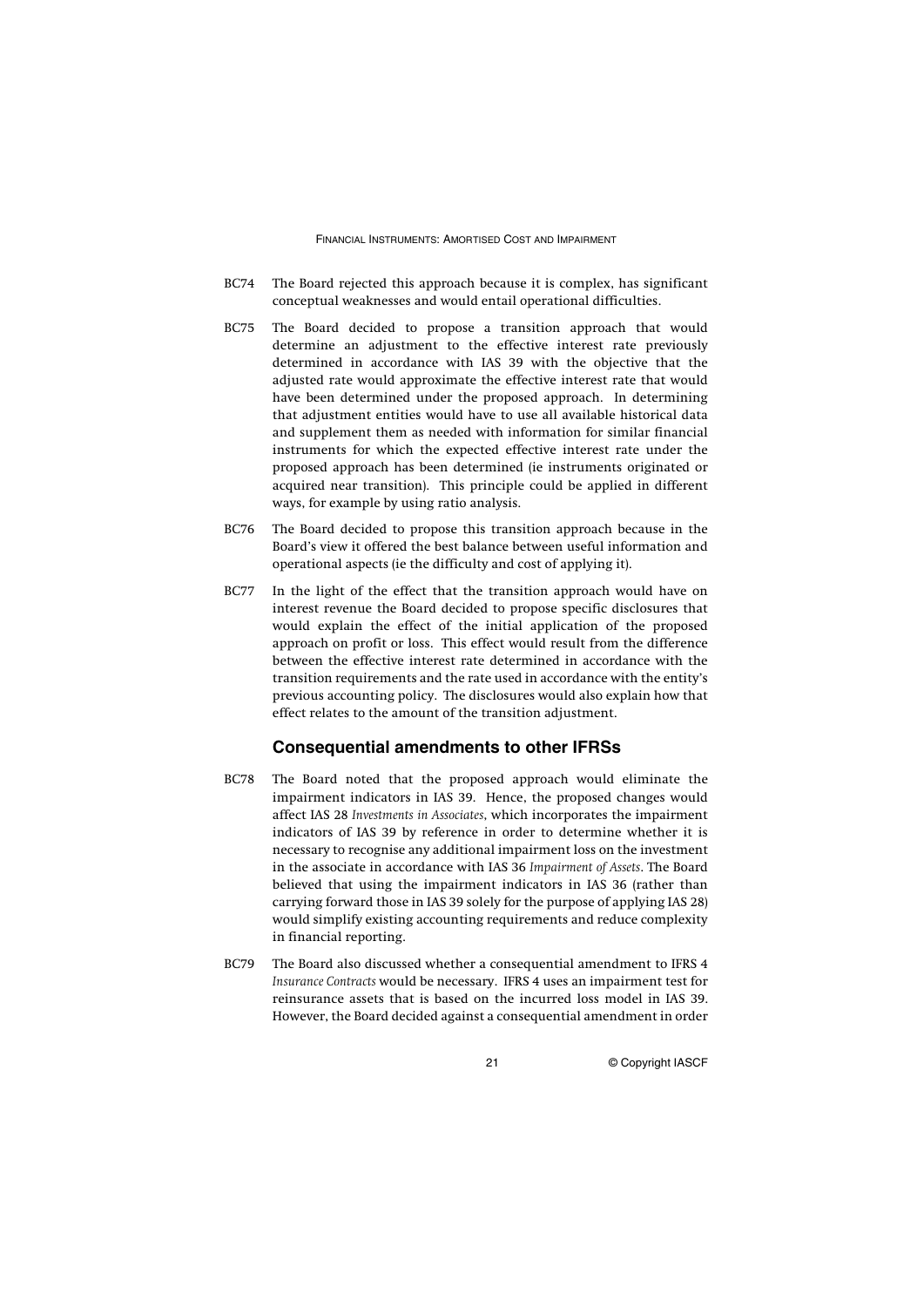to retain the requirement in IFRS 4 until the Board finalises its active project on insurance contracts. The Board was also concerned about unintended consequences as the result of only changing the impairment approach without revisiting the measurement basis for reinsurance assets in its entirety.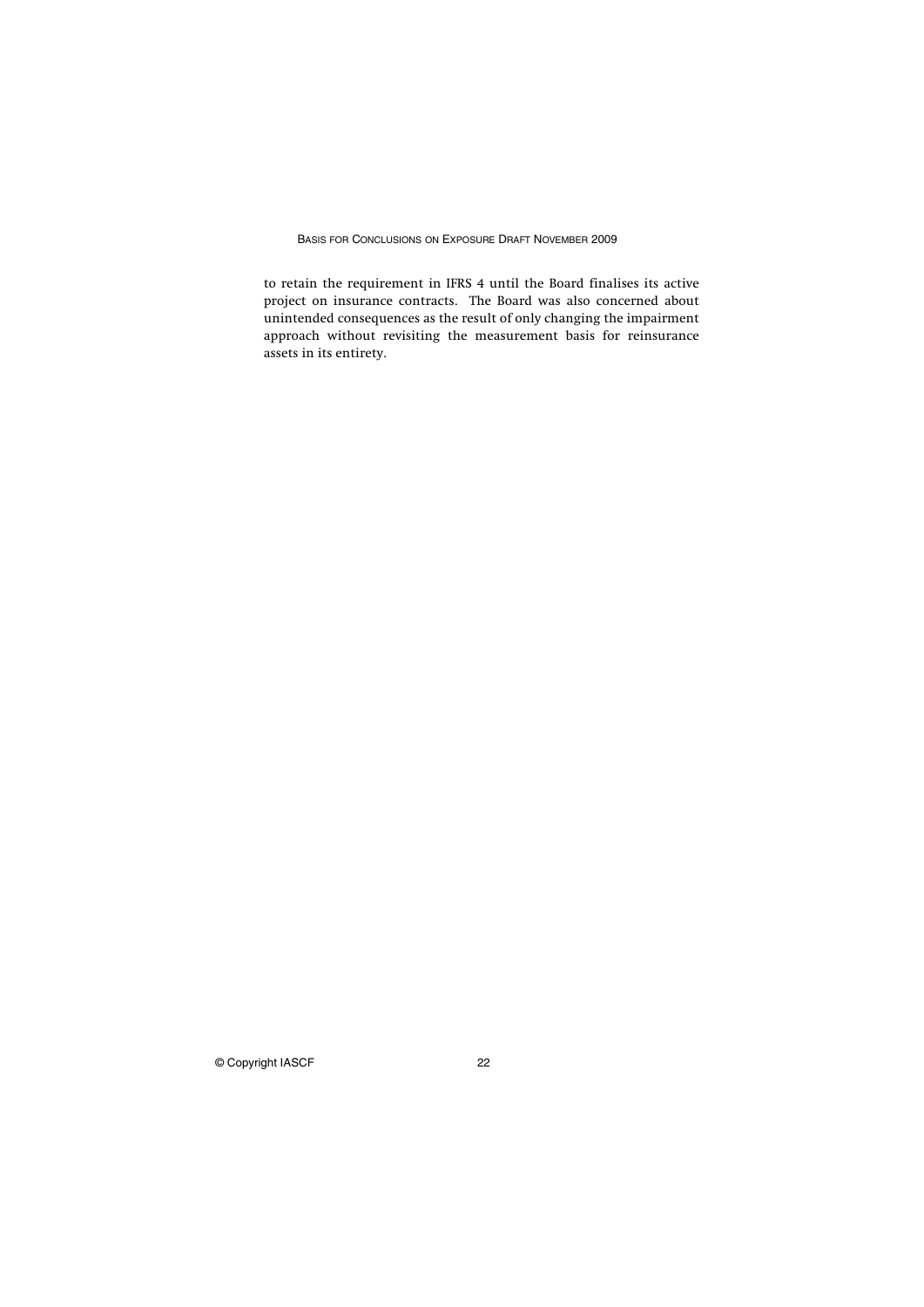#### **Alternative view on exposure draft**

#### **Alternative view of Robert P Garnett and James J Leisenring**

- AV1 Messrs Garnett and Leisenring voted against publication of the exposure draft *Financial Instruments: Amortised Cost and Impairment*, for the reasons set out below.
- AV2 Many respondents to the IASB Request for Information ('Expected Loss Model') Impairment of Financial Assets: Expected Cash Flow Approach commented that the model as proposed was complex and the cost of installing and implementing such a model would be substantial. Messrs Garnett and Leisenring accept that those comments are accurate and believe that the proposed approach fails to provide sufficient benefit in improving financial information to justify those costs. They also do not believe that the results of applying the model will be auditable and thus will not be verifiable, a desirable attribute of financial information.
- AV3 The Basis for Conclusions addresses criticisms of the current incurred loss model in paragraphs BC10–BC14, in particular that incurred losses lag expected losses, and thus the amount recognised as an impairment is 'too little, too late'. If the required measurement attribute for these assets was fair value, the carrying amount would certainly reflect market expectations of anticipated losses throughout, and would represent the maximum amount of loss that should be recognised. But because these assets are recognised at amortised cost, the Board rejected a fair value impairment-only model for the reasons set out in paragraphs BC15–BC21.
- AV4 All methods of impairment recognition require judgement and concerns about earnings management will not be eliminated by any approach. Messrs Garnett and Leisenring, however, believe that the expected loss model exacerbates concern about earnings management because the loss expectations of management cannot be audited. Whether a loss has been incurred can be debated on the basis of current circumstances. Whether a loss is a reasonable expectation of the future is virtually impossible to dispute in most practical circumstances.
- AV5 Messrs Garnett and Leisenring are also concerned that the proposed methodology is not practical to apply to individually material loans and should be allowed to be applied only to a portfolio of homogeneous loans.